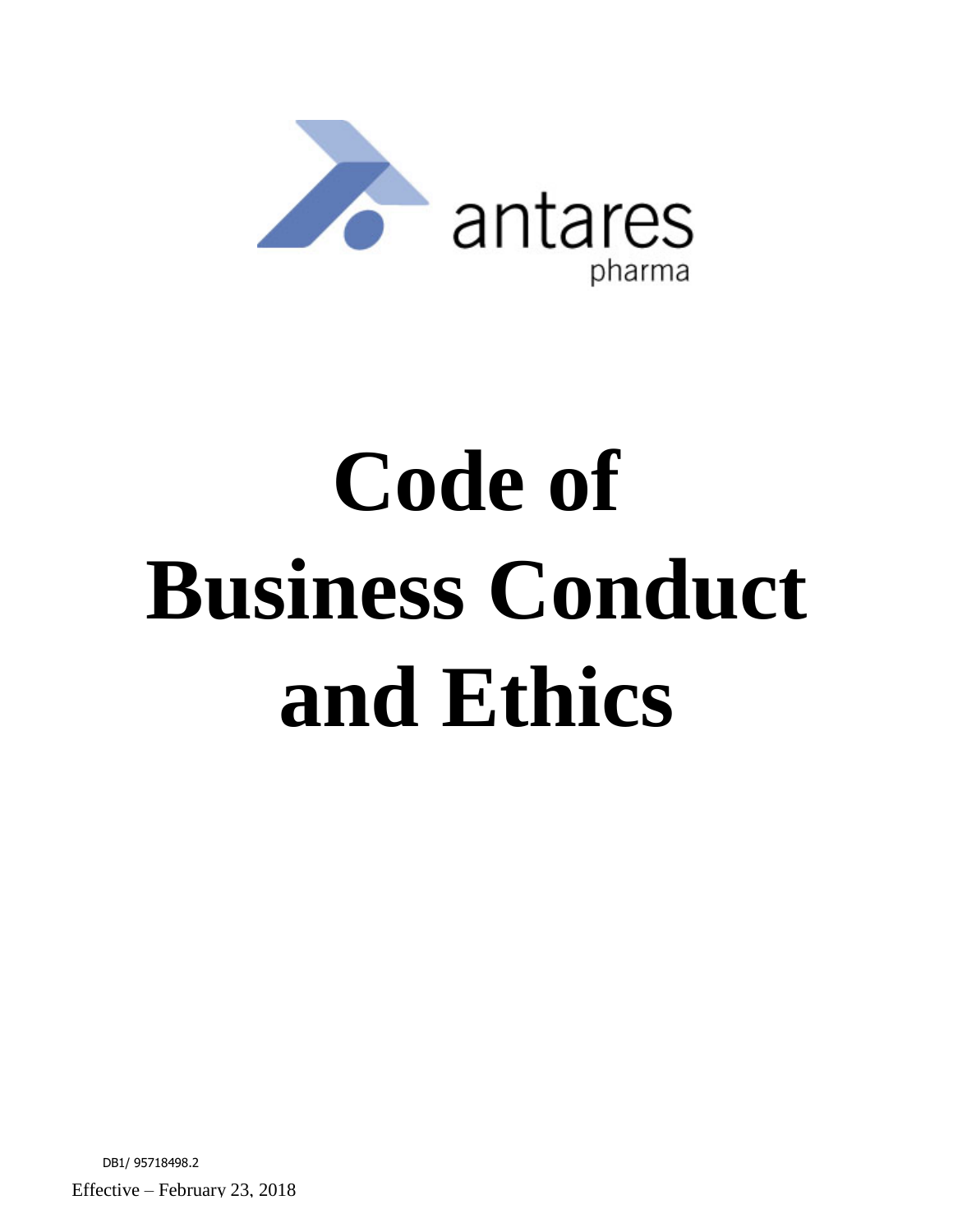## **TABLE OF CONTENTS**

| Compliance with Laws<br>Interactions with Healthcare Professionals and Healthcare Organizations<br>c. Fair Competition<br>d. Preventing Bribery and Corruption<br>e. Books and Records; Public Disclosures                                                                  |
|-----------------------------------------------------------------------------------------------------------------------------------------------------------------------------------------------------------------------------------------------------------------------------|
|                                                                                                                                                                                                                                                                             |
| Employment Policies-Equal Opportunity, Interactions with Others<br>b. Conflicts of Interest<br>General<br><b>Disclosures</b><br><b>Outside Activities/Employment</b><br>c. Civic/Political Activities<br>d. Insider Trading<br>Fair Dealing<br>Proper Use of Company Assets |
| Protection of Intellectual Property and Other Confidential Information                                                                                                                                                                                                      |
| Delegation of Authority                                                                                                                                                                                                                                                     |
| b. Record Retention<br>c. Privacy<br>d. Scientific Integrity<br><b>Research Transparency</b><br>Special Guidelines for Employees with Financial Reporting Obligations                                                                                                       |
| REPORTING POSSIBLE VIOLATIONS AND INVESTIGATION PROCEDURES 15                                                                                                                                                                                                               |
| Submitting a Complaint<br><b>Investigation Process</b><br>Protection Against Retaliation                                                                                                                                                                                    |
|                                                                                                                                                                                                                                                                             |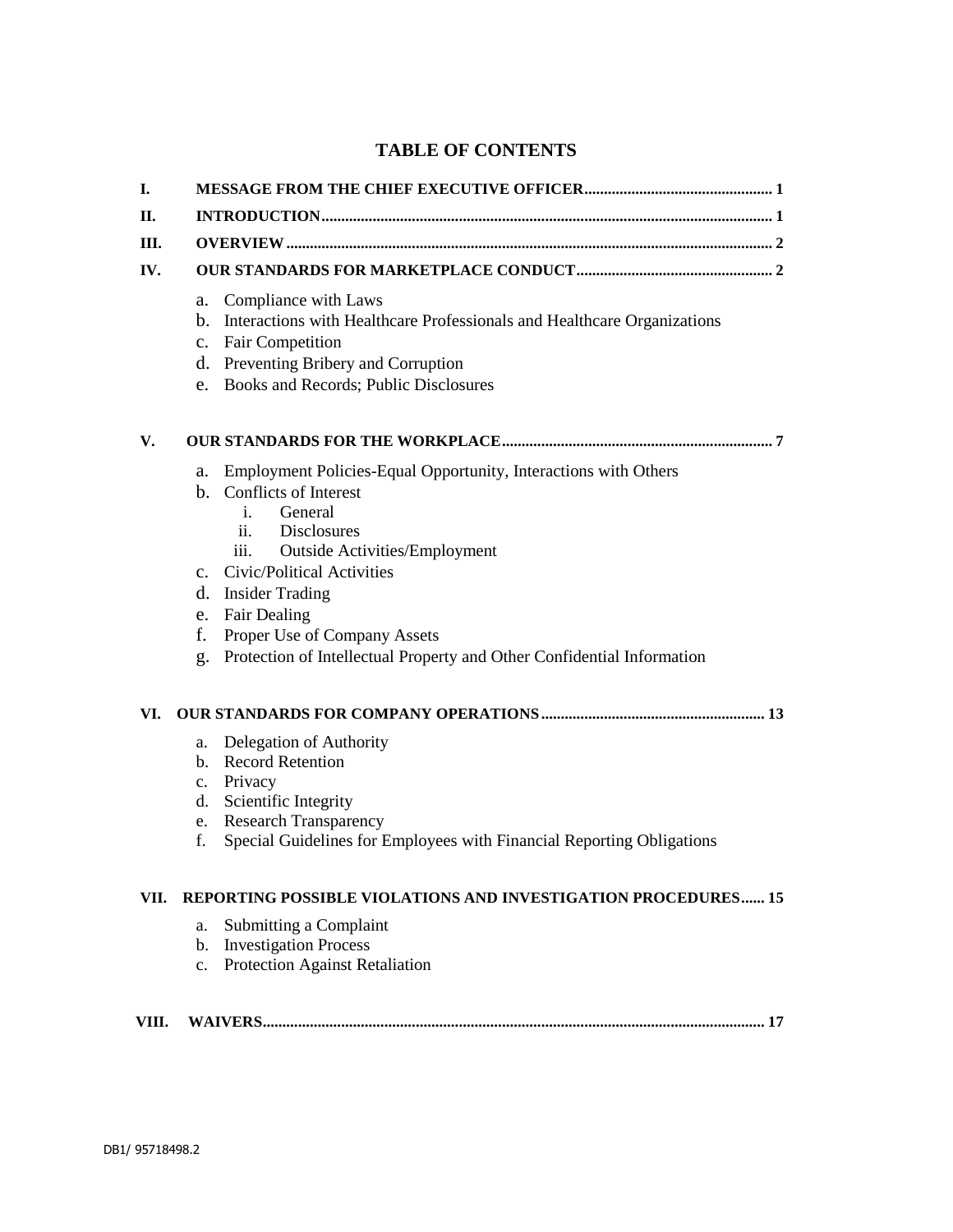| IX. |                                                                                                                                                            |
|-----|------------------------------------------------------------------------------------------------------------------------------------------------------------|
|     | a. Adherence to Code of Conduct: Disciplinary Action<br>b. Communications: Annual Certifications<br>c. Responsibility of Officers and Managerial Employees |
| Х.  | 10<br><b>APPENDIX 1</b>                                                                                                                                    |

 **APPENDIX 2**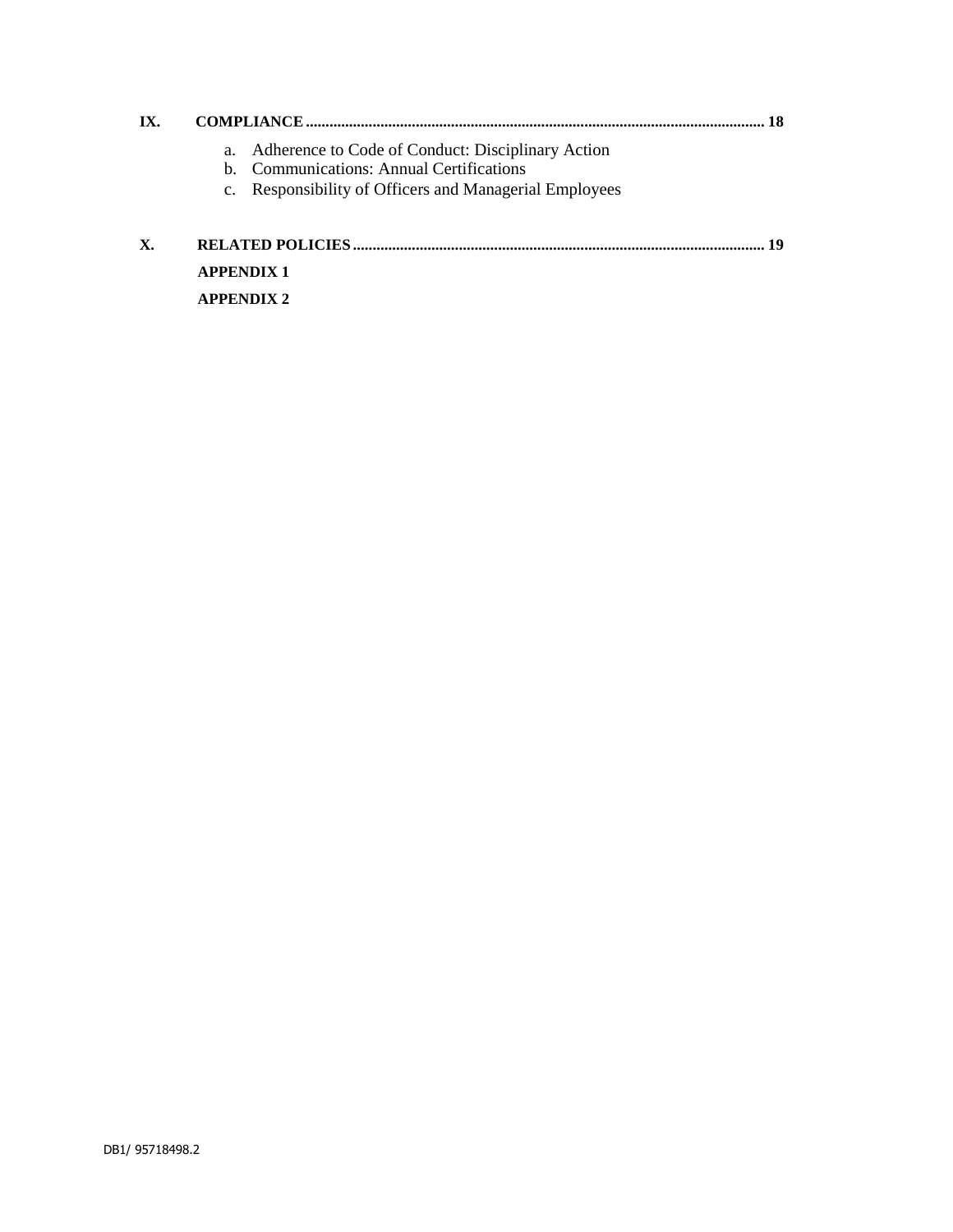# **ANTARES PHARMA, INC. CODE OF BUSINESS CONDUCT AND ETHICS**

# **Amended and Adopted by the Board of Directors**

## **February 23, 2018**

## **I. Message from the Chief Executive Officer**

At Antares Pharma, Inc. ("Antares" or the "Company"), reputation and integrity are valuable assets that are vital to our success. Each of the Company's employees, including each of its officers and each of the Company's directors is responsible for conducting the Company's business in a manner that demonstrates a commitment to the highest standards of integrity. Through continued honest and ethical business conduct, Antares and its employees will earn and maintain the trust of customers, patients, suppliers, investors, regulators and fellow employees.

All employees, officers and directors have a responsibility to understand and follow this Code of Business Conduct and Ethics. In addition, Antares expects employees and their managers to discuss and make everyone aware of situations that may give rise to ethical questions.

Our continued success depends upon our commitment to these standards and principles of conduct. It is essential that you take the time to read and understand this Code. Thank you for your cooperation and support.

Sincerely,

*Robert F. Apple* **President and Chief Executive Officer**

## **II. Introduction**

This Code of Business Conduct and Ethics ("Code of Conduct"), which applies to all directors, officers, and employees of the Company (collectively referred to as "Company Personnel"), has been adopted to help Company personnel meet these standards of ethical conduct. Specifically, the purpose of this Code of Conduct is:

- to encourage among Company Personnel a culture of honesty, accountability, and mutual respect;
- to promote compliance with all applicable governmental laws, rules and regulations
- to provide guidance to help Company Personnel to recognize and deal with ethical issues; and to provide mechanisms for Company Personnel to report unethical conduct.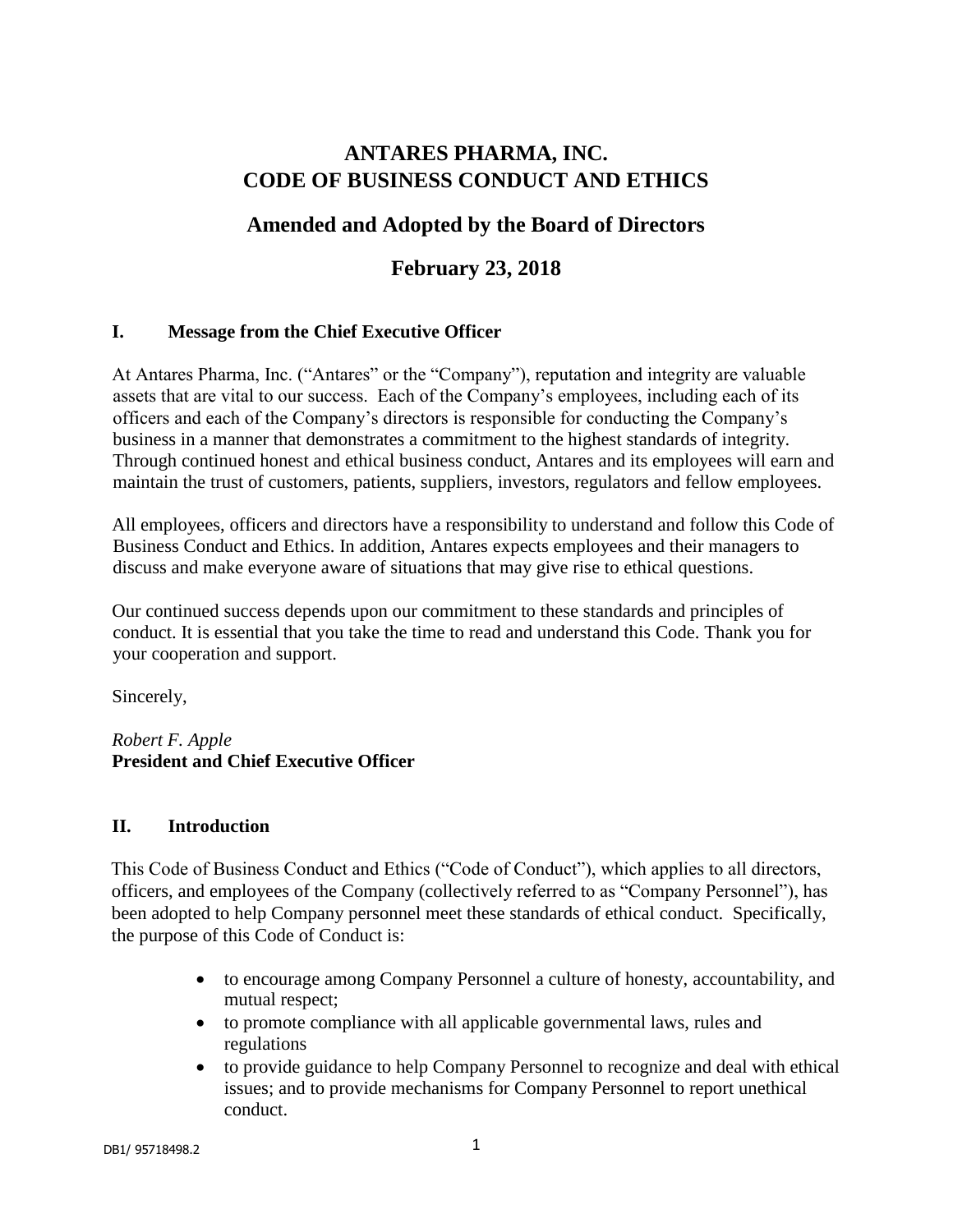While this Code of Conduct is designed to provide helpful general principles, it is not intended to address every specific situation. Nevertheless, in every instance, we require that Company Personnel act honestly, fairly, and with a view towards "doing the right thing." Therefore, dishonest or unethical conduct or conduct that is illegal will constitute a violation of this Code of Conduct, regardless of whether such conduct is specifically referenced in this Code of Conduct.

The Company's Board of Directors (the "Board") has approved, and is ultimately responsible for the implementation of, this Code of Conduct. The Company's Governance and Nominating Committee of the Board also periodically reviews this Code of Conduct. The Board has designated the Company's General Counsel to be the compliance officer for the implementation and administration of this Code of Conduct (the "Compliance Officer"). Company Personnel should feel free to direct questions concerning this Code of Conduct to the Compliance Officer.

## **III. Overview**

It is the policy of the Company to: (i) comply with all applicable governmental laws, rules, and regulations; (ii) expect that all Company Personnel at all times observe honest and ethical conduct in the performance of the Company's related responsibilities, including the avoidance of conflicts of interest; (iii) expect all Company Personnel to treat others with dignity, including other Company Personnel, stockholders, customers, and vendors; and (iv) encourage and support internal disclosure of any violation of this policy for appropriate action.

This Code of Conduct governs the business-related conduct of all Company Personnel.

## **IV. Our Standards for Marketplace Conduct**

#### **a. Compliance with Laws**

The pharmaceutical industry is highly regulated, and regulation affects virtually every functional area of Antares' business. A variety of laws apply to the Company and its operations in the United States and, as the case may be, other jurisdictions of the world, including but not limited to laws and regulations that govern the development, manufacturing, marketing, promotion and distribution of products; securities laws; antitrust laws; privacy laws; and state laws relating to duties owed by the corporate directors and officers.

In particular, we must comply with all rules and regulations issued by the Food and Drug Administration ("FDA"), as well as similar requirements set by regulatory authorities outside the U.S. FDA regulations govern nearly every aspect of our industry, from the very start of research efforts and continuing through virtually every aspect of our business. The Company expends significant time and resources to effect compliance with all FDA requirements. Employees must ensure that their actions facilitate and do not conflict with these efforts.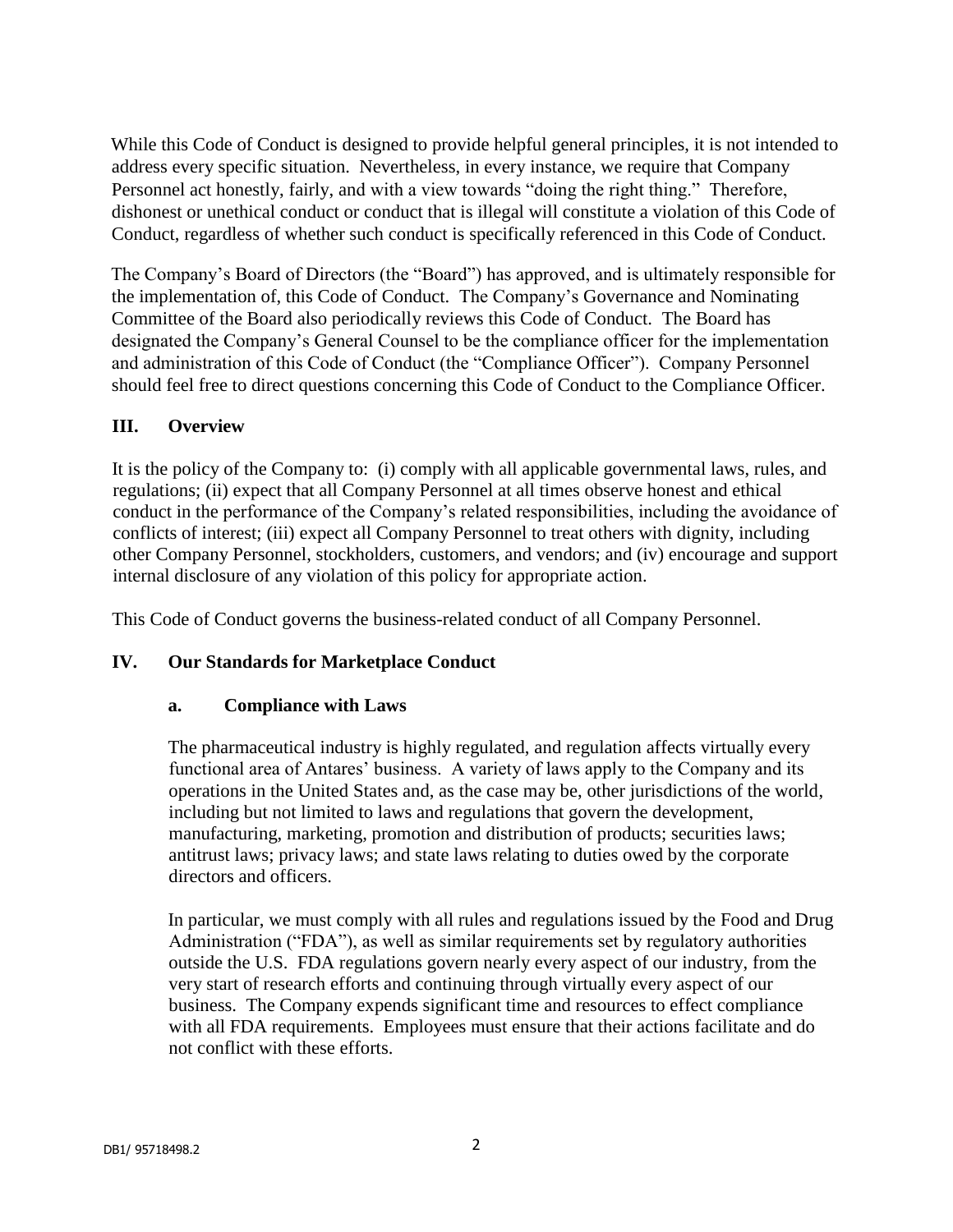All Company Personnel are expected to comply with all applicable laws and with any rules and regulations adopted under such laws. Examples of violations under these laws include:

- stealing, embezzling, or misapplying corporate or bank funds;
- making false entries in any scientific journal or log used by the Company for research, product development or clinical trials, or engaging in any conduct that results in the making of false entries;
- making false entries in the financial or corporate books and records of the Company, or engaging in any conduct that results in the making of such false entries;
- making a payment for an expressed purpose on the Company's behalf to an individual with the knowledge that the individual intends to use it for a different purpose;
- utilizing Company funds or other assets or services to make a political contribution or expenditure;
- causing directly or indirectly the filing of false claims or false statements or omissions with any federal, state, or local governmental authorities;
- providing any kind of illegal remuneration, direct or indirect, in cash or in bond, that are intended to influence the buying or offering to buy the Company's products or services; and
- making payments, whether corporate or personal, of cash or other items of value that are intended to influence the judgment or actions of political candidates, government officials, or businesses in connection with any of the Company's activities.

These laws can be complex and difficult to interpret and can have both criminal and civil consequences, including monetary penalties and imprisonment, for both individual employees and the Company. As a result, it is imperative that you be vigilant in observing these laws and contact the Compliance Officer or the Legal Department with any questions.

The Company must, and will, investigate, address, and report, as appropriate, all violations, including suspected criminal violations.

## **b. Interactions with Healthcare Professionals and Healthcare Organizations**

Antares is committed to the appropriate use of its products and recognizes the importance of providing Healthcare Professionals ("HCPs") and Healthcare Organizations ("HCOs") with the critical information needed to make fully informed prescribing decisions. Because the Company provides information through various channels, it is critical that interactions and communications fully conform to the applicable approved product labeling and meet the highest professional, marketing and promotional standards. The marketing and/or promotion of products for an unapproved use is both illegal and unethical and is prohibited by the Company.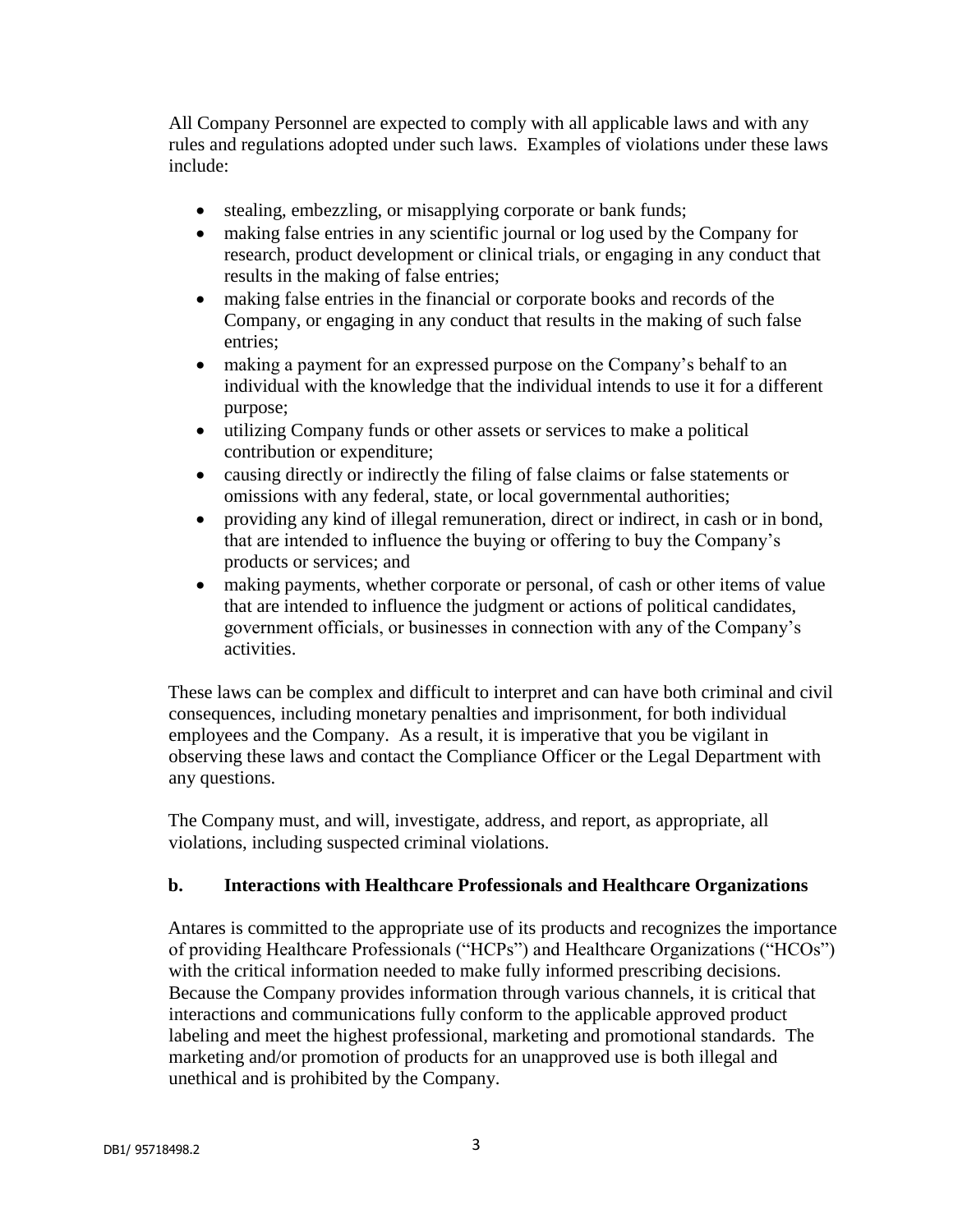All interactions and communications undertaken on behalf of the Company with HCPs and HCOs that involve informing HCPs and HCOs about the Company's products, providing scientific and educational information, and/or supporting medical education must be conducted in a manner that is fair and balanced, scientifically rigorous, and compliant with applicable laws and regulations, professional standards set forth in applicable industry codes of conduct, and applicable Company policies.

For the purposes of this Code, a HCP is any person or entity that interacts directly with patients and has a role in the diagnosis or treatment of the patient, and/or is licensed to prescribe drugs for medical use, or is in a position to arrange for, or recommend, the purchase or prescription or formulary placement of any Company product. Hospitals, clinics, medical practices, universities, pharmacies, professional organizations medical societies, payors, distributors/wholesalers and specialty pharmacies are referred to in this Code as HCOs.

All individuals who are employed by or act on behalf of Antares and who visit or otherwise interact with HCPs and HCOs must complete training about applicable Company policies and procedures, Federal and state laws and regulations, and industry codes of practice that govern their interactions with HCPs.

## **c. Fair Competition**

Antitrust laws are designed to protect competition in the United States and are implicated in many of the activities in which Antares engages. Generally speaking, the following types of topics, and any others that may limit competition, should never be discussed with a competitor:

- prices, pricing policy, discounts or rebates;
- costs, profits, or profit margins;
- terms or conditions of sale, including credit terms and return policies;
- division of markets, market territories or sales territories;
- market share of any products;
- marketing, advertising or promotional plans;
- pricing practices of wholesalers, dealers, distributors or customers; or
- classifying, rejecting, terminating or allocating customers.

Each Antares director, officer and employee is responsible for making sure that his or her actions on behalf of the Company do not in any way violate or appear to violate antitrust laws or regulations. When in doubt, seek assistance from the Compliance Officer or any member of the Legal Department.

## **d. Preventing Bribery and Corruption**

A kickback or bribe may be defined as any money, fee, commission, credit, gift, gratuity, thing of value or compensation of any kind that is provided, directly or indirectly, and that has as one of its purposes, the improper obtaining or rewarding of favorable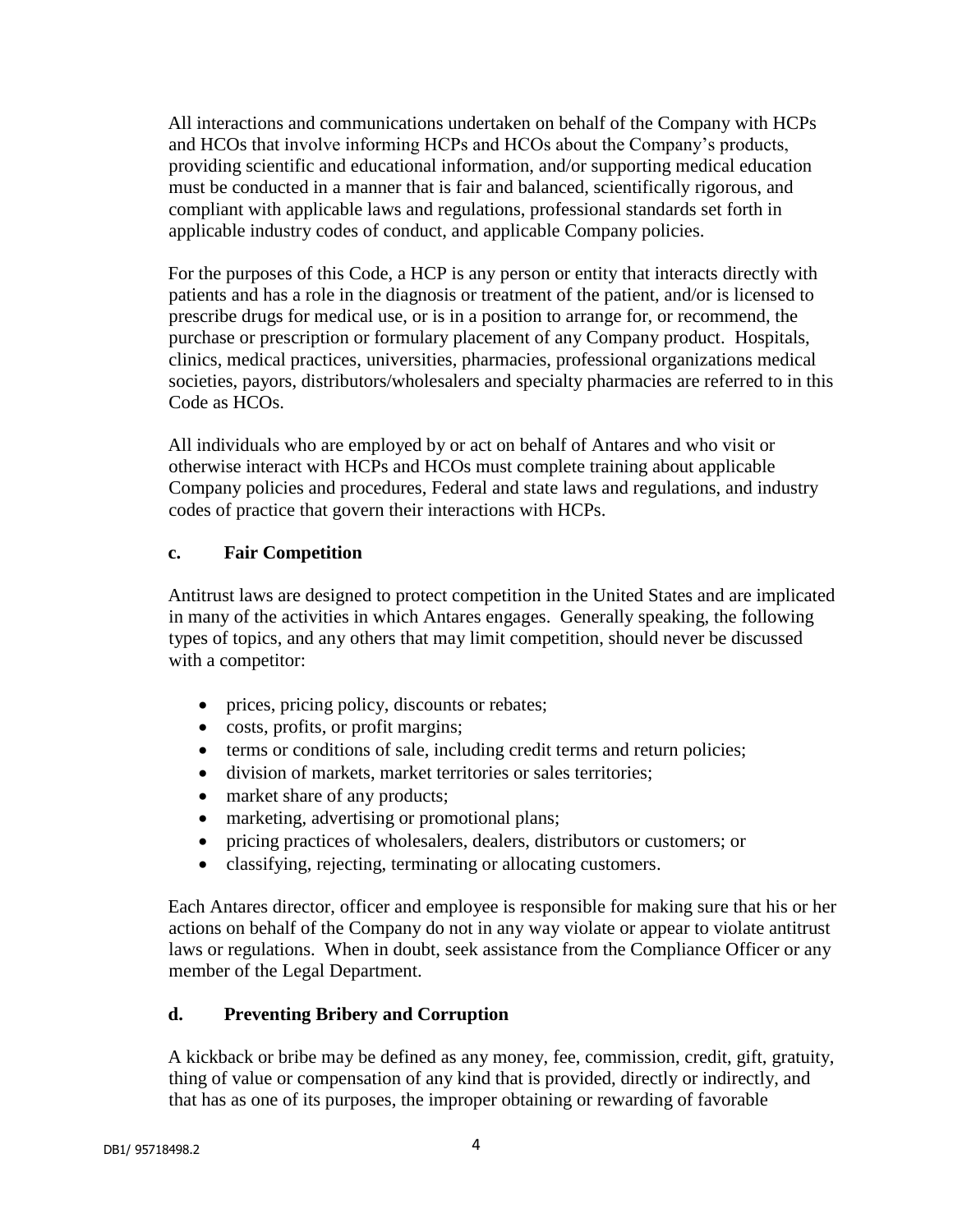treatment in a business transaction. In the U.S., and in many other countries, it is illegal to provide, offer or accept a kickback or bribe.

Antares has a zero tolerance policy with respect to bribery and corruption; the Company will not tolerate bribery of any person, in any form, at any time, for any reason.

*Payments, Gifts (e.g., meals, entertainment), or Gratuities:*

All of our relationships with customers and potential customers must be appropriate in tone and substance. The improper or excessive use of gifts and entertainment is not permitted. The offering of gifts and entertainment to HCPs and government employees is restricted, as described below.

• Healthcare Professionals and Healthcare Organizations

Anti-kickback laws prohibit gifts or rewards to physicians or any other health care providers, such as pharmacy or managed care directors or others who are in a position to influence which drugs are used.

No payments, gifts or anything else of value may be offered to healthcare professionals except as permitted by law and in accordance with Antares' policy. Provision of meals in conjunction with certain types of events, such as educational discussions or programs, is only permitted to the extent that they are provided in compliance with applicable Company policy. Payments for services performed by healthcare professionals can be made only pursuant to a signed, written agreement in a form approved by the Legal Department.

U.S. Government Officials

Various laws limit or prohibit what federal, state, and local government-elected and appointed officials and other government employees may accept from companies and individuals. Also federal and state civil rules authorize the termination of contracts and other penalties for any gift which could influence the award or administration of a contract. Accordingly, no gift should be given to a U.S. public official without confirming in advance with the Compliance Department that the gift is permitted by law.

• Non-U.S. Government Officials

The U.S. Foreign Corrupt Practices Act of 1997 (FCPA), United Kingdom Bribery Act (2010) and other anti-corruption laws may apply to and prohibit business courtesies and other financial arrangements, such as, for example, gifts, travel, entertainment, commissions, shares, debt forgiveness or discounts. Moreover, these laws may be applicable even when a payment occurs outside of the recipient's home country or where an intermediary or third party is used to facilitate the transaction or arrangement.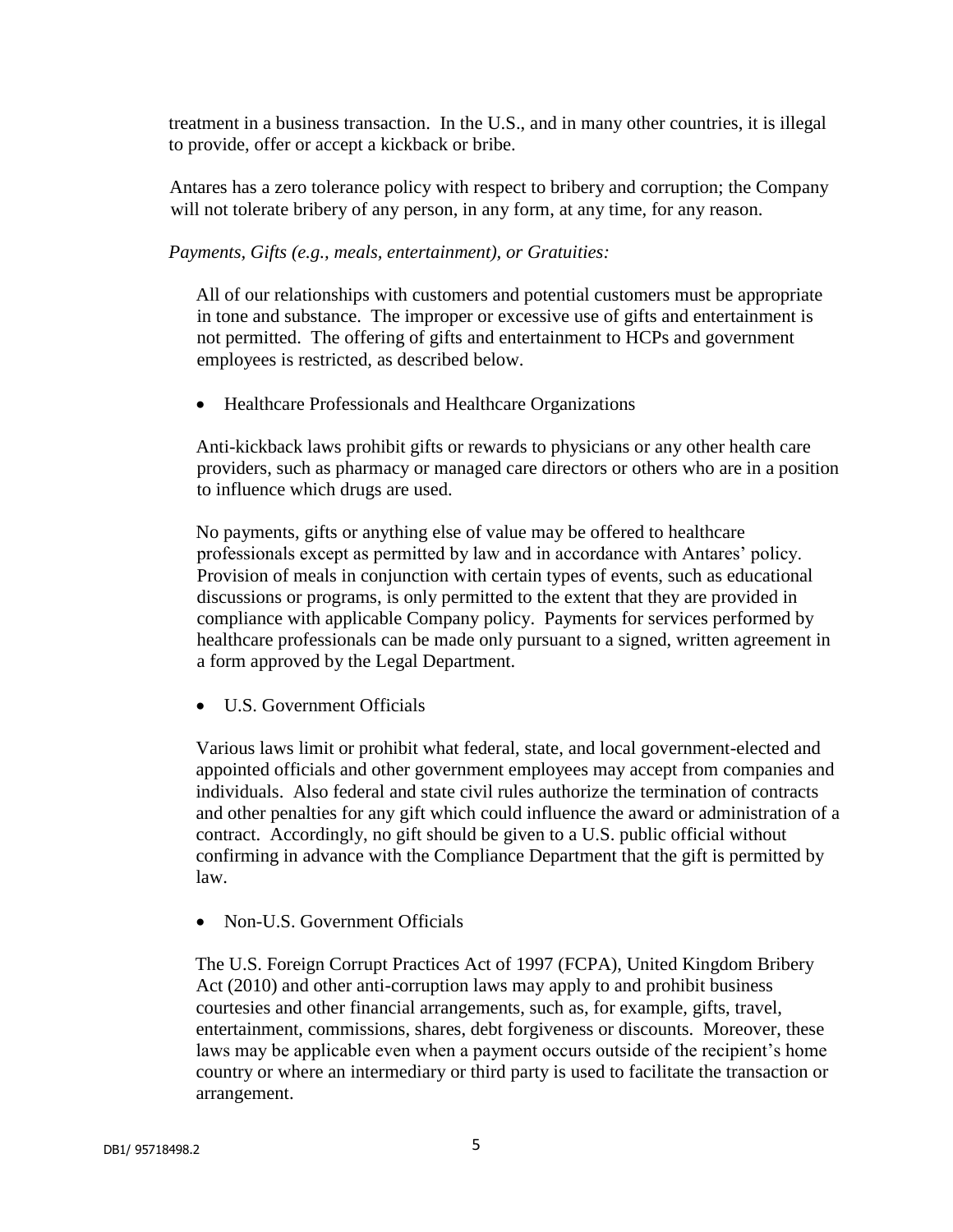Company policy strictly prohibits the direct or indirect offer, authorization, promise, payment or gift of anything of value to foreign government officials and public employees (including but not limited to employees of state-owned or controlled companies or institutions such as hospitals and universities), candidates for political office, or political parties for the purpose of obtaining or retaining business, directing business to anyone or gaining an improper advantage. These prohibitions are not limited to cash payments but cover anything that has any value to the recipient. Antares employees must comply with both the letter and the spirit of these requirements, as well as all relevant country-specific prohibitions.

Laws regarding reimbursement of expenses for government personnel vary by the applicable agency and country. Before offering to make or making any such payment, the Company's Legal Department must be consulted.

• Non-HCP/HCO or Non-Governmental Business Associates While providing a business courtesy, such as a modest meal, gift or entertainment, may be acceptable under certain circumstances, the business courtesy must be reasonable in nature, permissible under applicable law, consistent with customary business practices, not excessive in value, not intended to influence a decision and offered in compliance with this Code of Conduct and other applicable Company policies and procedures.

If there is any doubt as to the propriety of a business courtesy, please seek guidance from the Company's Compliance Department or Legal Department.

#### *Receiving Payments, Gifts (e.g., meals, entertainment), or Gratuities*

Bribery laws can also be applicable when an Antares director, officer or employee receives or is offered payments, gifts or gratuities that might unduly influence Anatres' business judgment or practices.

Company Personnel and members of their immediate families must not receive valuable gifts (including gifts of equipment or money, discounts, or favored personal treatment) or from any person associated with the Company's vendors or customers.

Antares Personnel, however, may accept small, inexpensive gifts in the nature of a memento such as a conference gift valued at less than \$100, modest meals or modest entertainment from a third party vendor or contractor (other than a HCP) if not otherwise in violation of any rules, regulations or policy. Engaging in normal occasional and appropriate business related entertainment, such as meals or use of sporting, theatrical, or other public event tickets is permissible with the understanding that it is expected the Company Personnel will exercise sound judgment in reliance on this exception so as to avoid any situation that may otherwise be subject to question.

Any gift, meal or entertainment cannot be conditioned upon, or given as a reward for a continuing business relationship and must be consistent with the Company's Conflict of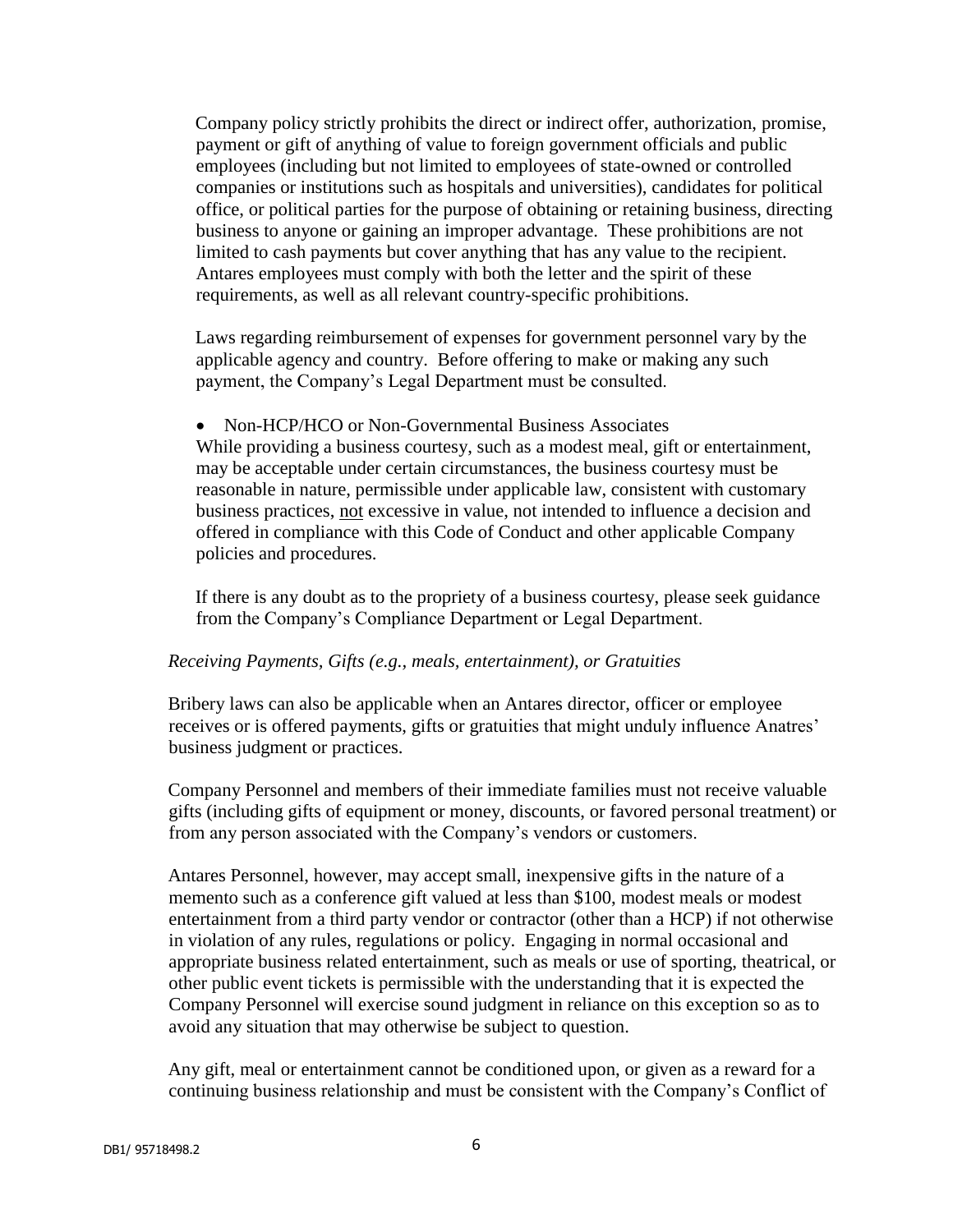Interest policy. If you are uncertain about accepting a payment, gift or business gratuity, see guidance from your supervisor or the Legal Department.

## **e. Books and Records; Public Disclosures**

The effective operation of the Company's business, and the integrity of the Company's public disclosures, is dependent on accurate business records. Company Personnel must prepare and maintain all Company records accurately and honestly. No false or misleading entries may be made in any books, records, or accounts of the Company, and no Company funds may be used for any purpose other than as described in the documents supporting the disbursement.

As a public company, the Company has an additional obligation to make or keep books, records, and accounts that accurately and fairly reflect Company transactions so that filings and submissions with the Securities and Exchange Commission ("SEC") and public communications provide full, fair, timely, accurate, and understandable disclosure. All Company Personnel engaged in the preparation of these filings, submissions and communications must endeavor to ensure that the filings, submissions and communications meet these objectives. Depending on their duties and responsibilities, other Company Personnel may be called on to provide information to assure that the Company's reports are complete, fair and understandable. All transactions affecting assets, liabilities, stockholders' equity, revenues and expenses must be recorded on a timely basis in detailed journals and must be traceable through the general ledger and resulting financial statements. Accounting and financial reporting practices must be fair and proper, in accordance with generally accepted accounting principles. Maintaining undisclosed or unrecorded funds or assets for any purpose is prohibited. The Company expects all Company Personnel to take this responsibility very seriously.

Company Personnel who are responsible for any aspect of the Company's internal accounting controls and financial and tax reporting systems must be vigilant in recording entries accurately, honestly, and in a manner consistent with all legal requirements. If you are uncertain about proper recording of Company transactions or accounting or tax matters, you should consult with a supervisor. Company Personnel must not take any action to fraudulently influence, coerce, manipulate, or mislead any auditor engaged in the performance of an audit of the Company's financial statements.

Any questions, complaints, or concerns regarding accounting, internal accounting controls or auditing matters should be directed either to the Compliance Officer or to the Audit Committee of the Board.

## **V. Our Standards for the Workplace**

## **a. Employment Policies – Equal Opportunity, Interactions with Others**

Antares values diversity and is firmly committed to providing equal opportunity and a positive working environment in all aspects of employment. Any kind of discrimination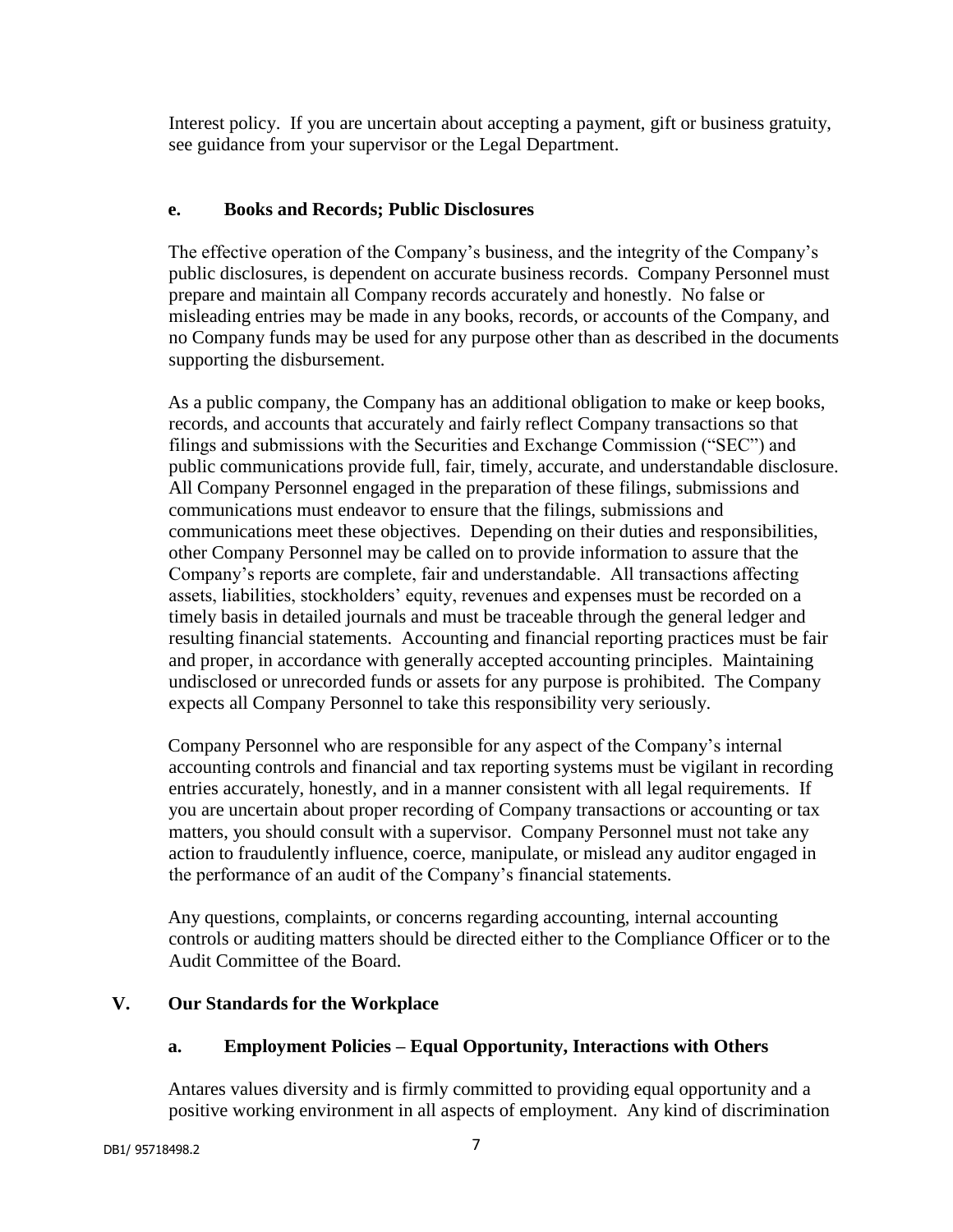or harassment of an employee, whether by another employee, supplier, vendor, or customer, is strictly prohibited and will not be tolerated. In addition to the information contained herein, the Company maintains policies setting forth its expectations for nondiscrimination and a harassment-free work environment, which also includes important information on reporting requirements.

Discrimination is prohibited based on race, color, religion, national origin, sexual orientation, sex, age, disability or any other legally prohibited basis. This applies to all employment practices, including recruiting, hiring, pay, performance reviews, training and development, promotions, and other terms and conditions of employment.

Antares does not permit any form of harassment. This includes any form of abusive conduct, such as verbal, non-verbal, or physical conduct, that creates an intimidating, hostile, or offensive work environment; unreasonably interferes with an individuals' work performance; adversely affects an individual's employment opportunities; or that demeans or shows hostility toward an individual because of his or her race, color, religion, national origin, sexual orientation, sex, age, disability, or any other legally prohibited basis.

Fellow employees, colleagues, customers, vendors, competitors, health professionals, patients, and government officials are to be treated with respect. Disruptive, abusive, or otherwise inappropriate behavior at work or while representing Antares will not be tolerated.

#### **b. Conflicts of Interest**

#### *General*

All Company Personnel are expected to make or participate in business decisions and actions in the course of their employment with the Company based on the best interests of the Company as a whole, and not based on personal relationships or benefits. A conflict of interest, which can occur or appear to occur in a wide variety of situations, can compromise the business ethics of Company Personnel. Generally speaking, a conflict of interest occurs when the personal interest of Company Personnel or members of their immediate families interferes with, or has the potential to interfere with, the interests or business of the Company. For example, a conflict of interest may occur where an employee or a family member receives a gift, a unique advantage, or an improper personal benefit as a result of the employee's position at the Company. A conflict of interest could make it difficult for an employee to perform corporate duties objectively and effectively because he or she is involved in a competing interest.

A conflict of interest can occur in a variety of situations. You must be alert to recognize any situation that may raise conflict of interest issues and must disclose to the Compliance Officer any material transaction or relationship that reasonably could be expected to give rise to actual or apparent conflicts of interest with the Company. The following is a non-exhaustive list of examples of situations involving potential conflicts of interest that should be disclosed: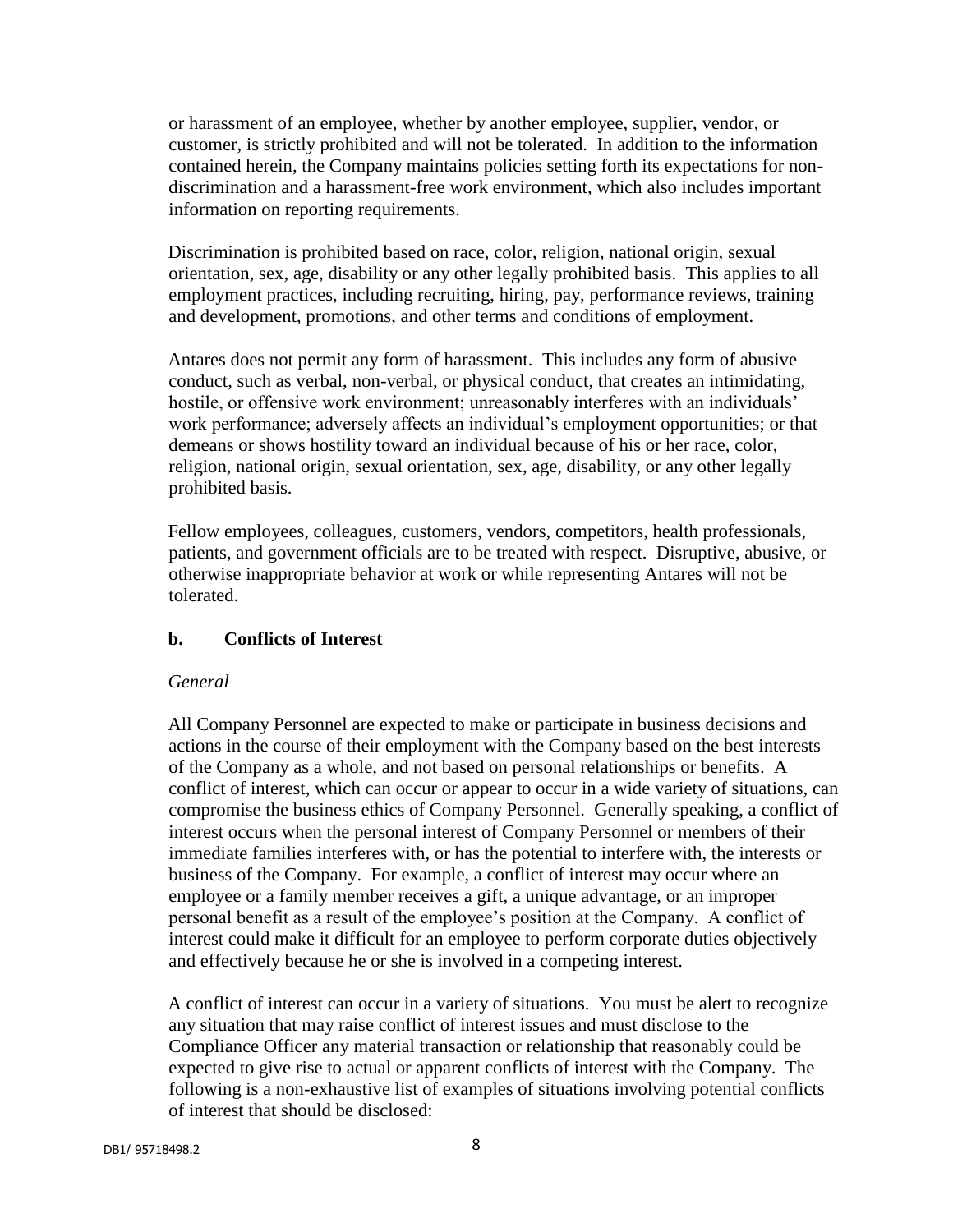- any Company loan to any employee, officer, or director, or Company guarantee of any personal obligation;
- employment by or acting independently as a consultant to a Company competitor, customer, supplier, business partner or collaborator;
- directing Company business to any entity in which an employee or close family member has a substantial interest;
- owning, or owning a substantial interest in, any competitor, customer, supplier, business partner or collaborator of the Company;
- using Company assets, intellectual property, or other resources for personal gain;
- accepting anything of more than nominal value such as gifts, discounts, or compensation – from an individual or entity that does or seeks to do business with the Company.

#### *Disclosures*

Directors and officers must disclose any actual or apparent conflict situation to the Compliance Officer and to the Audit Committee of the Board. Employees who are not officers must disclose all such situations of which they are aware to an appropriate supervisor or department head, or to the Compliance Officer. All supervisors and department heads who receive such disclosure must forward them promptly to the Compliance Officer.

Directors of the Company who are not employees of the Company must be sensitive to situations in which they may have business or financial interests in corporations or other business entities that, from time to time, have business dealings with the Company or that may compete with the Company. While these relationships are not prohibited, they should be avoided where reasonably practicable. Any Company director who has or becomes engaged in such a relationship must promptly bring it to the attention of the Audit Committee. If a conflict cannot be avoided, it must be managed in an ethical and responsible manner.

Officers and employees must obtain necessary approvals before accepting (i) any position as an officer or director of an outside public company, or (ii) any position as an officer or director of board position with a not-for-profit entity if there is or may be a Company business relationship with the entity or an expectation of financial or other support from the Company. Officers must obtain such approvals from the Governance and Nominating Committee; other employees must obtain such approvals from the Compliance Officer.

Directors, officers and employees who have obtained such approvals must promptly notify the appropriate persons specified above in the event of any change in the nature of such business concern's or entity's relationship with the Company or if such concern or entity later becomes a competitor of the Company.

#### *Outside Activities/Employment*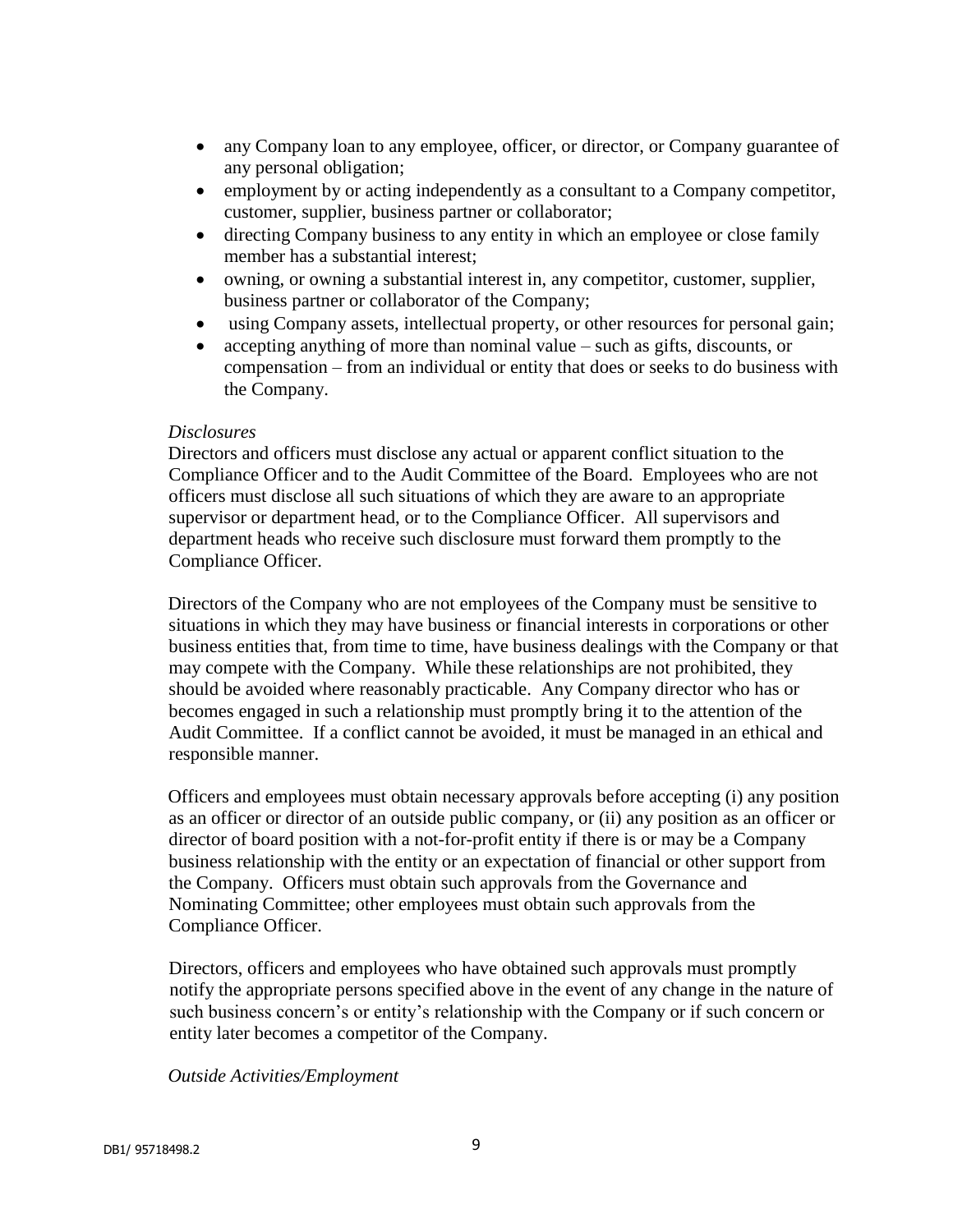Any outside activity must not significantly encroach on the time and attention Company Personnel devote to their corporate duties and should not adversely affect the quality or quantity of their work. In addition, Company Personnel may not make use of corporate equipment, facilities, or supplies, or imply (without the Company's approval) the Company's sponsorship or support of any outside activity.

Under no circumstances are Company Personnel permitted to take for themselves or their family members business opportunities that are discovered or made available by virtue of their positions at the Company. Moreover, Company Personnel may not perform services for or, except as noted in the following paragraph, have a financial interest in any entity that is, or to such person's knowledge may become, a vendor, customer, or competitor of the Company. Employees are prohibited from taking part in any outside employment without the Company's prior approval.

Employees may have a passive investment in up to one percent of the total outstanding shares of capital stock of an entity that is listed on a national or international exchange, or quoted on a service affiliated with the OTC Bulletin Board, or a similar quotation service, without the prior approval of the Board. If Employees decide to make an investment that is greater than one percent, then the investment must be determined to be not so large financially either in absolute dollars or percentage of the total investment of such employees, that it creates the appearance of a conflict of interest, as determined by the Company. Employees may invest in private businesses, with the Company's prior approval, if the investment is not so large financially either in absolute dollars or percentage of the total investment of such employees, that it creates the appearance of a conflict of interest, as determined by the Company.

## **c. Civic/Political Activities**

Company Personnel are encouraged to participate in civic, charitable, or political activities so long as such participation does not encroach on the time and attention they are expected to devote to their Company-related duties. Such activities are to be conducted in a manner that does not involve the Company or its assets or facilities, and does not create an appearance of the Company's involvement or endorsement.

## **d. Insider Trading**

All non-public information about the Company should be considered confidential information. Confidential information that could affect the price of a security (Antares' or another company's) or that could be considered important by investors trading in a company's securities (e.g., shares of stock) is commonly referred to as "material, nonpublic" or "inside" information. "Inside" information can include positive or negative information. The use of "inside" information for personal financial benefit or to "tip" others who might make an investment decision on the basis of this information is not only unethical but also illegal.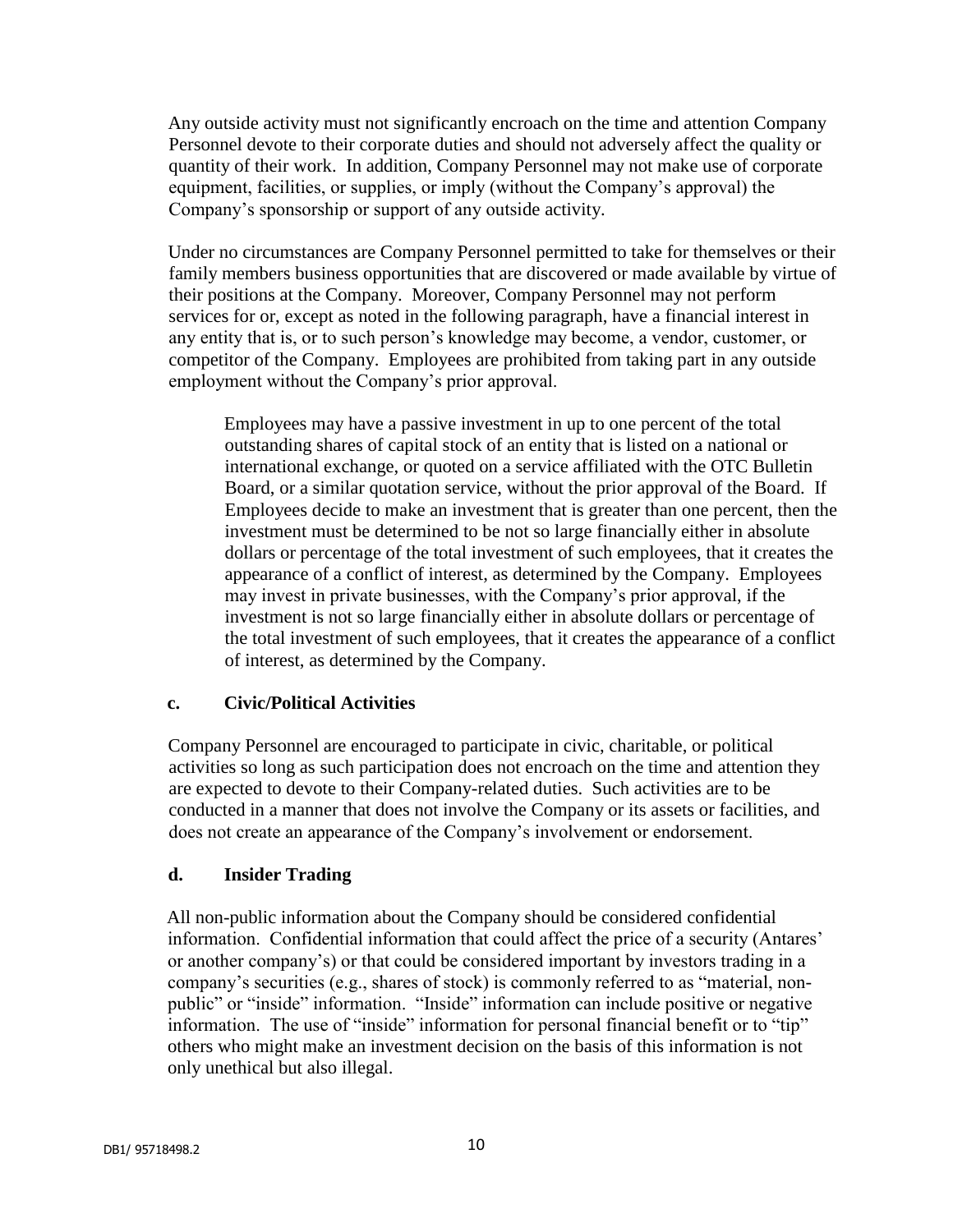Company Personnel who have access to inside information are not permitted to trade on the basis of that information, advise anyone else to do so or otherwise use or share that information for securities trading purposes or for any other purpose except in the conduct of the Company's business and in strict conformance with all applicable laws and regulations. Among other things, trading while in possession of material inside information can subject such Company Personnel to criminal or civil penalties. Any insider trading policy adopted by the Company from time to time is incorporated by reference into this Code of Conduct.

## **e. Fair Dealing**

Company Personnel should deal fairly and in good faith with other Company Personnel and the Company's customers, suppliers, regulators, business partners and others. Company Personnel may not take unfair advantage of anyone through manipulation, misrepresentation, inappropriate threats, fraud, abuse of confidential information, or other related conduct.

## **f. Proper Use of Company Assets**

The Company's assets, including facilities, materials, supplies, time, information, intellectual property, software, and other assets owned or leased by the Company, or that are otherwise in the Company's possession, may be used only for legitimate business purposes. The personal use of the Company's assets without the Company's approval is prohibited.

Antares computers, communications devices/equipment, and networks may only be used in accordance with Company policy and may never be used to access, receive, or transmit material that is illegal or inappropriate. If sending proprietary or confidential information to persons outside of the Company's email system or if receiving information from persons who are transmitting such information via a non-company email or data transfer system, the Company's IT safety protocols and precautions must be observed.

All Company-provided computers and communications devices/equipment, including but not limited to, laptops, computer tablets (e.g., i-Pads) and mobile telephones, should be password protected and properly secured. No software that is not properly licensed or lawfully acquired may be introduced into a Company computer or communications device. Further, no software of any kind may be introduced into Company-provided computers and communications devices/equipment without the advance approval of the Antares IT personnel.

While Company equipment is intended to be used only for Company business, it is recognized that Antares Personnel may occasionally use Antares computers, mobile devices and email for incidental personal matters. Where this occurs, the Company does not guarantee the privacy of these communications. Any records and/or data contained on Company equipment shall be deemed to be Company property. Such information, like any of the Company's business records (including email and computer records) may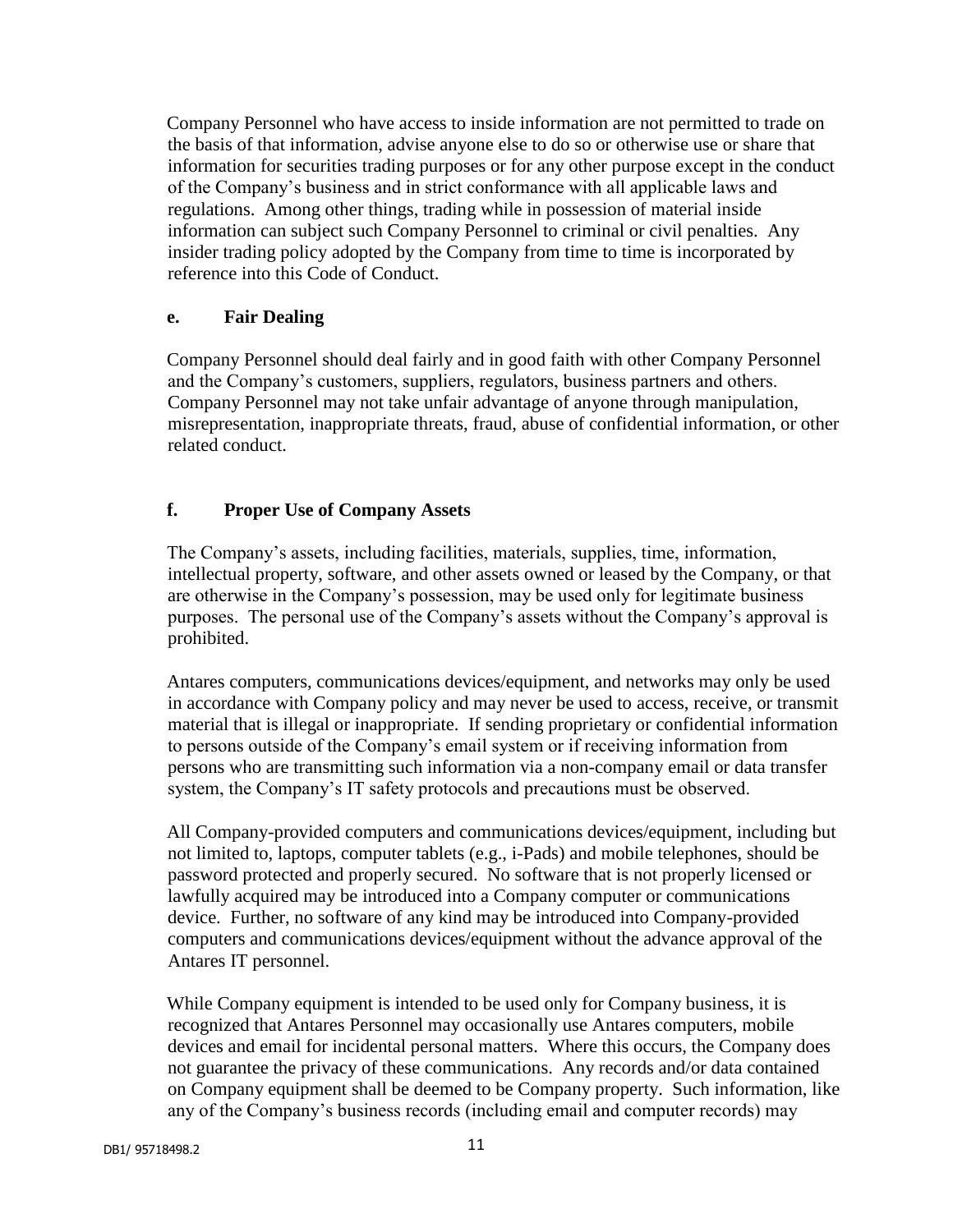become subject to internal review and/or public disclosure in the course of internal investigations, internal audits, litigation or governmental investigations.

Antares reserves the right to monitor and review all information and data on any device used to undertake Company business, including: a) logs detailing employees' Internet usage, b) electronic mail and messages, and c) computer files. The Company expressly reserves the right to access an employee's Company-provided computer, communications devices/equipment, and any other electronic device issued by the Company to an employee at any time and without reason or cause to the fullest extent permissible under law.

#### **g. Protection of Intellectual Property and Other Confidential Information**

All Company Personnel are expected to establish, support, maintain and defend Antares' intellectual property and proprietary information in a manner that protects the highly sensitive nature of the information and the commercial value to the Company. Employees must receive written permission from the Compliance Officer before developing or acquiring, outside of the Company, any products, experiments, software, scientific data, or intellectual property that may be related to the Company's current or potential business. It is a violation of this Code of Conduct to omit to disclose any invention required to be disclosed to the Company and utilizing such invention for any purpose outside the Company.

Company Personnel must observe the confidentiality of information, including in accordance with laws that protect patient health information that they acquire by virtue of their employment by or affiliation with the Company, including information concerning customers, distributors, patients, clinical trial participants, vendors, competitors, and other Company Personnel, except where disclosure is approved by the Company or otherwise legally mandated. Of special sensitivity is financial information, which should under all circumstances be considered confidential except where its disclosure is approved by the Company, or after two full business days following its disclosure in a press release or a report filed with the SEC.

Company Personnel must safeguard proprietary information, which includes information that is not generally known to the public and has commercial value in the Company's business. Proprietary information includes, among other things, software programs, source and object codes, trade secrets, ideas, techniques, inventions (whether patentable or not) and other information relating to scientific research, product designs, algorithms, research and development, and clinical trial results. It also includes information relating to marketing, pricing, customers, and terms of compensation for Company Personnel, communications to, from and with the FDA and other governmental regulatory bodies and proprietary information of the Company's vendors, strategic partners, and other collaborators.

Company Personnel may gather "Business Intelligence" (i.e. publicly available information about companies gathered from sources such as websites, published articles, price bulletins, advertisements, brochures, public presentations and customer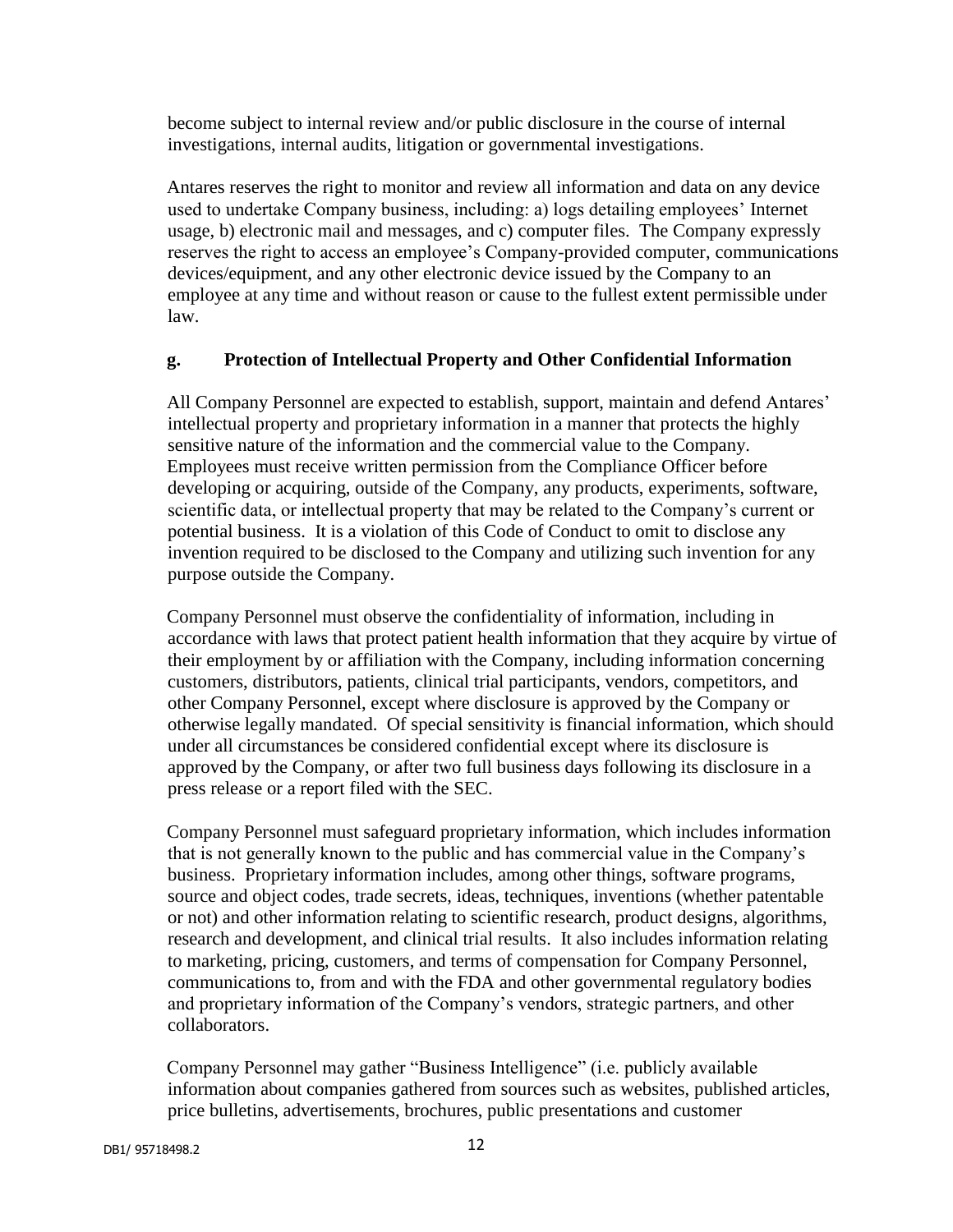conversations) and may also contract with an outside vendor to gather such business information, but only through the selection and contracting process approved by the Legal Department. You should only accept business information about other companies when it does not violate anyone's confidentiality obligations. You must never use, or ask any third party to use, unlawful or unethical means to gather any such information.

The obligation to preserve proprietary information continues even after employment ends. This obligation is intended to supplement and not supersede any contractual obligation between the Company and any Company Personnel.

## **VI. Our Standards for Company Operations**

## **a. Delegation of Authority**

Company Personnel, and particularly each of the Company's officers and other managerial employees, must exercise due care to ensure that any delegation of authority is reasonable and appropriate in scope, and includes appropriate and continuous monitoring.

## **b. Record Retention**

All of the Company's records must be maintained, stored and, when appropriate, destroyed in accordance with the Company's needs, compliance with applicable legal, regulatory, environmental, tax, employment, trade and other regulations, and in accordance with the Company's record retention polices. Under certain circumstances, such as litigation or governmental agency requests, the Company may be required to preserve documents and information beyond their normal retention period.

Antares Personnel are expected to be familiar with the specific document retention requirements as relevant to the nature of their business activities. If a question arises as to your obligations relative to record retention or to understand which records must be preserved, consult the Compliance Officer or Legal Department.

## **c. Privacy**

While privacy obligations differ from country to country, you should note that many countries have adopted laws to protect personal information that is gathered from various sources, including patients, clinical trial subjects, customers, healthcare providers and employees.

Antares is committed to protecting the privacy and integrity of personal information that comes into its possession. While the Company may collect personal information as legally permissible, it will only collect such information for legitimate business purposes and shall retain it only as long as is necessary or required by law. In addition, Antares proactively takes precautions to safeguard the security of personal information when it is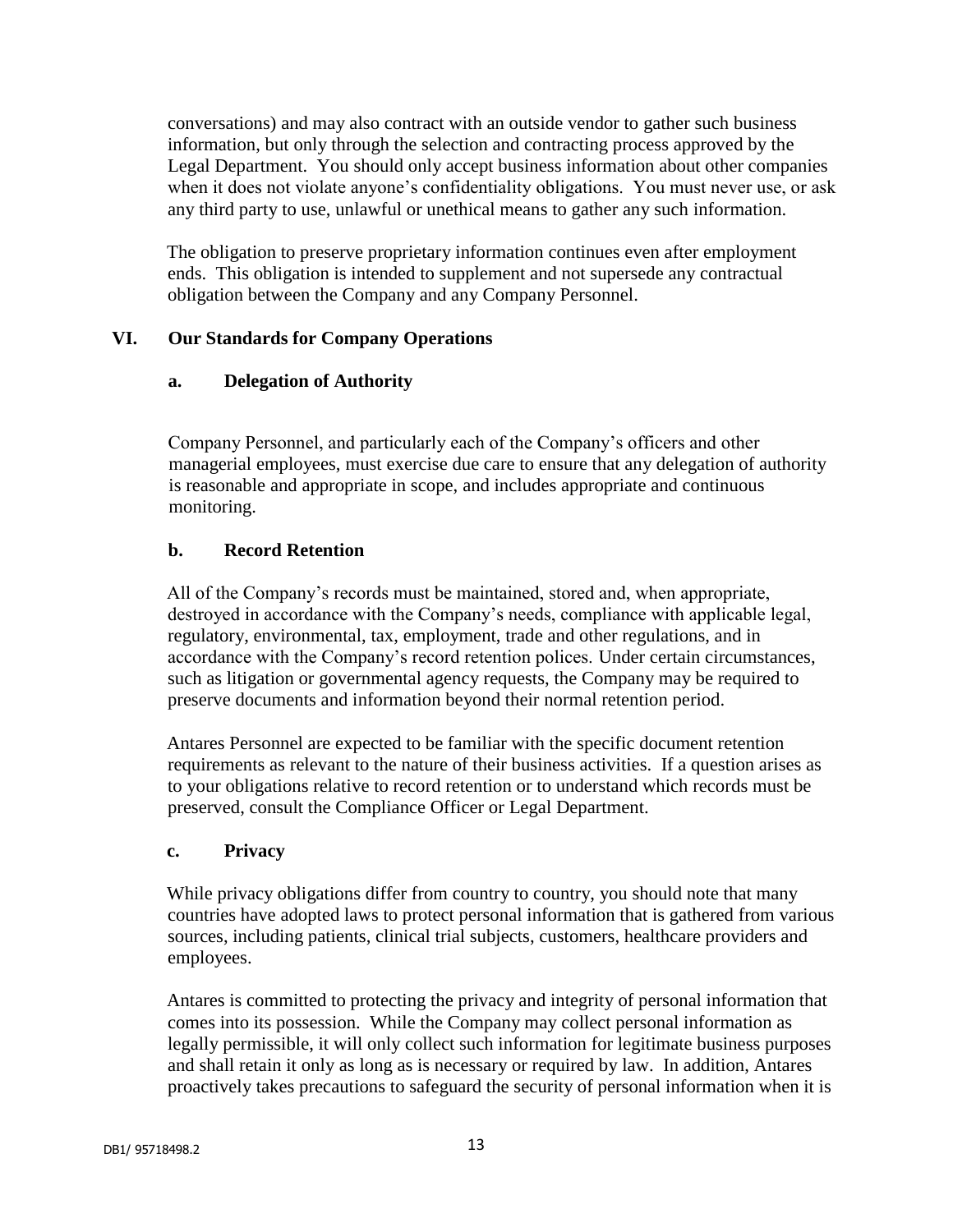collected, processed, stored and transferred and provide notice and consent consistent with applicable laws and regulations.

In its activities, the Company will use de-identified prescriber data responsibly and only to facilitate the efficient flow of information to healthcare professionals. We respect and abide by the wishes of any healthcare professional who asks that his or her prescriber data not be made available to Antares field representatives. The Company also receives deidentified personal data and/or personal information, including but not limited to protected health information. Antares will use such data responsibly and in accordance with all relevant laws and regulations.

## **d. Scientific Integrity**

Antares Personnel, as relevant, are expected to protect the integrity of the Company's research and development process by ensuring that all research, including but not limited to non-clinical and clinical development, is conducted according to applicable laws and regulations and to the generally accepted ethical standard of the scientific community.

Scientific misconduct in all of its possible forms is prohibited. Examples of scientific misconduct include, but are not limited to, fabrication, falsification, or plagiarism in proposing, conducting, or reporting research, disregarding the intellectual contributions and property of others, impeding the progress of research, and corrupting the scientific record.

## **e. Research Transparency**

Antares is committed to providing a high degree of transparency relative to the research that it conducts and sponsors, as well as the results and outcomes of such research. The Company registers and submits information about the clinical trials that it conducts and sponsors on a publicly available database. Further, the Company strives to present and publish the results of clinical trials that it conducts or sponsors in a timely manner and seeks the same commitment from the clinical investigators that it collaborates with on these clinical trials, regardless of outcome. All persons who are designated as authors of a Company-sponsored publication must in fact qualify for authorship and all qualified persons must be listed as authors.

## **f. Special Guidelines for Employees with Financial Reporting Responsibilities**

The Company requires that all employees who participate in the preparation of any part of the Company's financial statements, regulatory financial disclosures and/or other public communications adhere to the following guidelines:

• Provide Company employees and directors, consultants, and advisors with information that is accurate, complete, objective, relevant, timely, and understandable.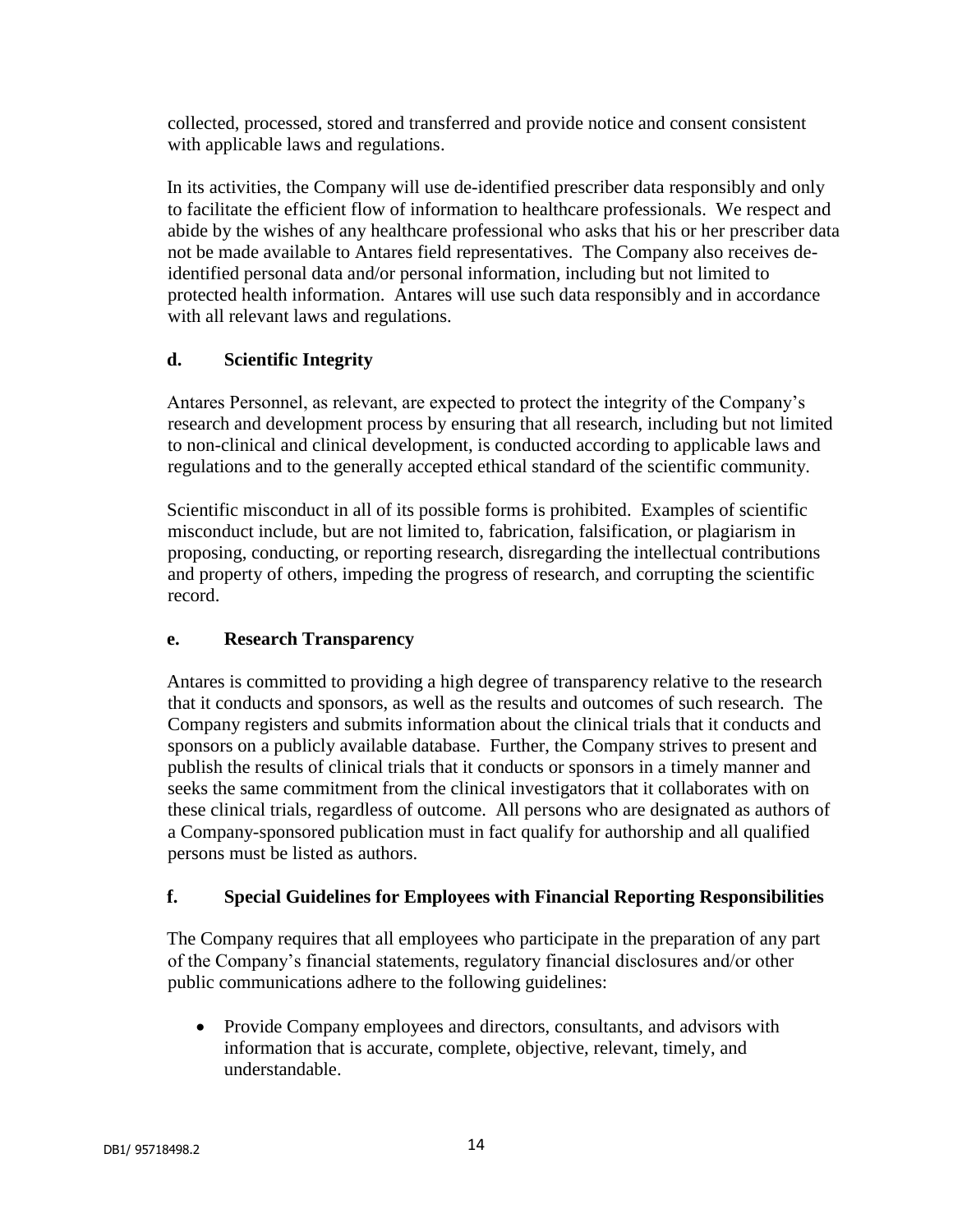- Endeavor to ensure full, fair, timely, accurate, and understandable disclosure in the Company's periodic reports filed with the regulatory agencies, such as the SEC, and in all public communications.
- Comply with applicable rules and regulations of federal, state, and local governments, and other appropriate private and public regulatory agencies.
- Act in good faith, responsibly, and with due care, competence and diligence, without misrepresenting material facts or allowing independent judgment to be compromised.
- Record or participate in the recording of entries in the Company's books and records that are accurate to the best of your knowledge.
- Respect the confidentiality of information acquired in the course of your work except where you have Company approval or where disclosure is otherwise legally mandated. Confidential information acquired in the course of your work shall not be used for personal advantage.
- Achieve responsible use of and control over all assets and resources employed or entrusted to you.
- Disclose to the Company's Compliance Officer any transactions or relationships that reasonably could be expected to give rise to any violations of this Code, including actual or apparent conflicts of interest with the Company.

## **VII. Reporting Possible Violations and Investigation Procedures**

It is the responsibility of all directors, officers and employees to comply with this Code of Conduct and to report violations or suspected violations.

## **a. Submitting a Complaint**

In the event a director, officer or employee of the Company becomes aware of a concern regarding:

- the quality and integrity of the Company's accounting, auditing and financial reporting controls and procedures; or
- has concerns regarding legal or regulatory compliance issues or violations or suspected violations of this Code of Conduct.

The director, officer or employee is encouraged to raise those concerns by submitting them in the form of a complaint to the Compliance Officer who will promptly forward any such complaints to the Company's Audit Committee. An individual may also submit such complaints on a confidential, anonymous basis directly to the Company's Audit Committee or by contacting the Company's whistleblower hot line, but should be aware that the anonymous nature of the complaint may hinder the ability of the Company to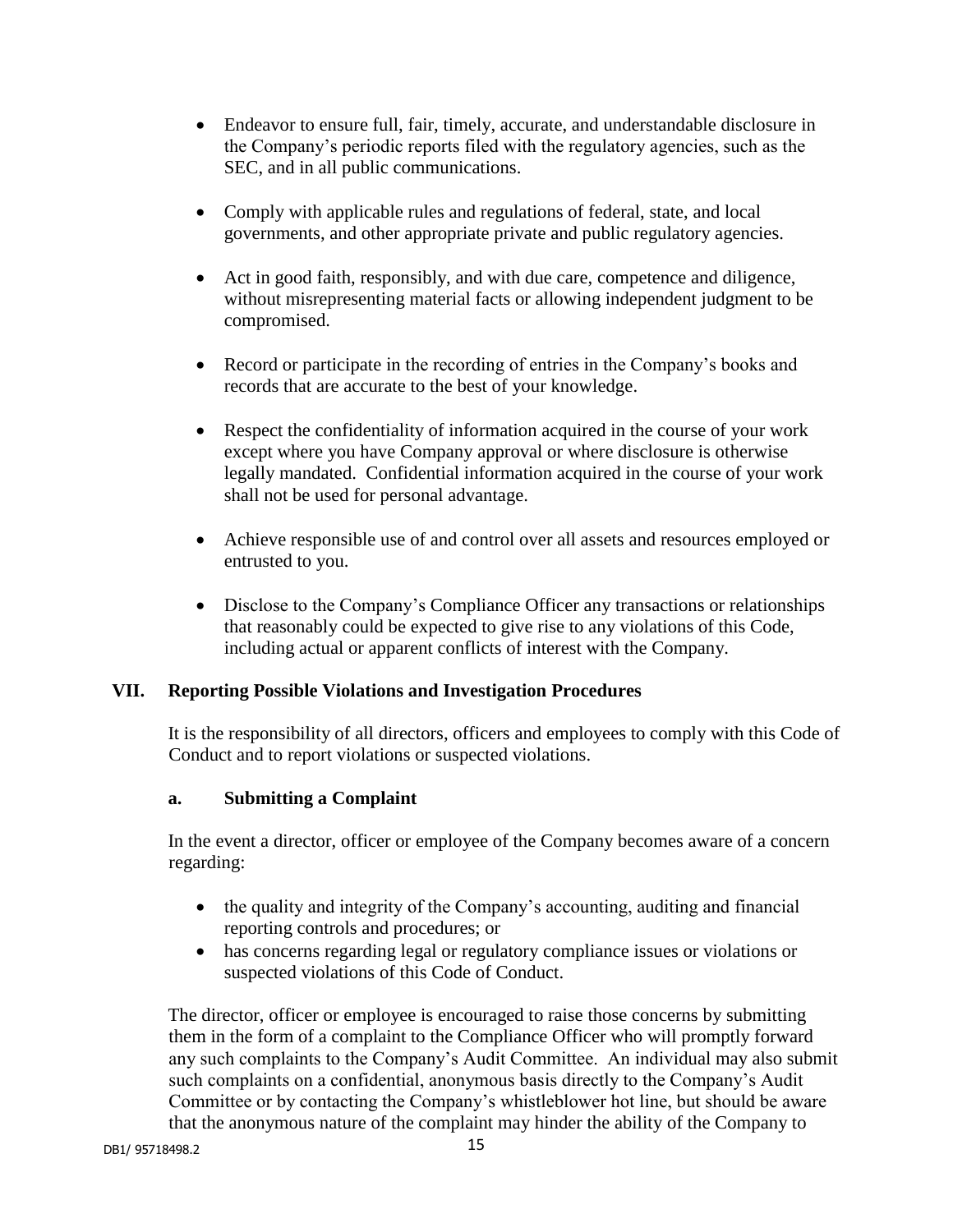investigate the matter in a timely and effective manner. A failure to report a known or suspected violation of this Code is a Code violation in itself.

To facilitate the investigation of a complaint, the complaint should include contact information for the complainant. The Audit Committee and the Company will use its best efforts to maintain the confidentiality of the complainant, subject to compliance with law and regulation and the best interests of the Company, but cannot guarantee it. A director, officer or employee submitting a complaint on a confidential, anonymous basis is not required to include contact information, but should be aware that the nature of the concerns may lead to the identification of that person as the source of the complaint.

To submit a complaint, send it to the Company's principal address (as indicated in the Company's website at www.antarespharma.com) to the attention of the Compliance Officer.

To submit a complaint on a confidential, anonymous basis to the Audit Committee, send it in a sealed envelope marked clearly as "confidential" to the Chair of the Audit Committee at the Company's principal address (as indicated in the Company's website at www.antarespharma.com).

In addition, the Company has established a "Whistleblower Hotline" through an outside reporting firm. The phone number for this hotline is 1-213-787-4142. This hotline can also be used for submitting a complaint on a confidential, anonymous basis. Complaints also can be submitted to the hotline via email at [whistle@fulcruminquiry.com](mailto:whistle@fulcruminquiry.com) or via mail to:

> Fulcrum Financial Inquiry LLP Whistleblower Department 1000 Wilshire Boulevard, Suite 1650 Los Angeles, CA 90017

#### **b. Investigation Process**

Reported violations will be investigated and addressed promptly under the supervision of the Compliance Officer or, if the Compliance Officer so chooses, the Audit Committee. All complaints will be investigated and the Compliance Officer or Audit Committee may enlist employees of the Company and/or outside legal, accounting or other advisors, as appropriate, to conduct any investigation of complaints submitted.

All employees are required to cooperate fully in the investigation of reported violations and to provide truthful, complete and accurate information. The investigation will be handled as discreetly as reasonably possible, allowing for a fair investigation and any necessary corrective action. Appropriate corrective action will be taken whenever a violation of this Code of Conduct is determined to have occurred. Depending on the nature of the violation, the offending individual can be subject to corrective action, such as training, or disciplinary action, which may include termination.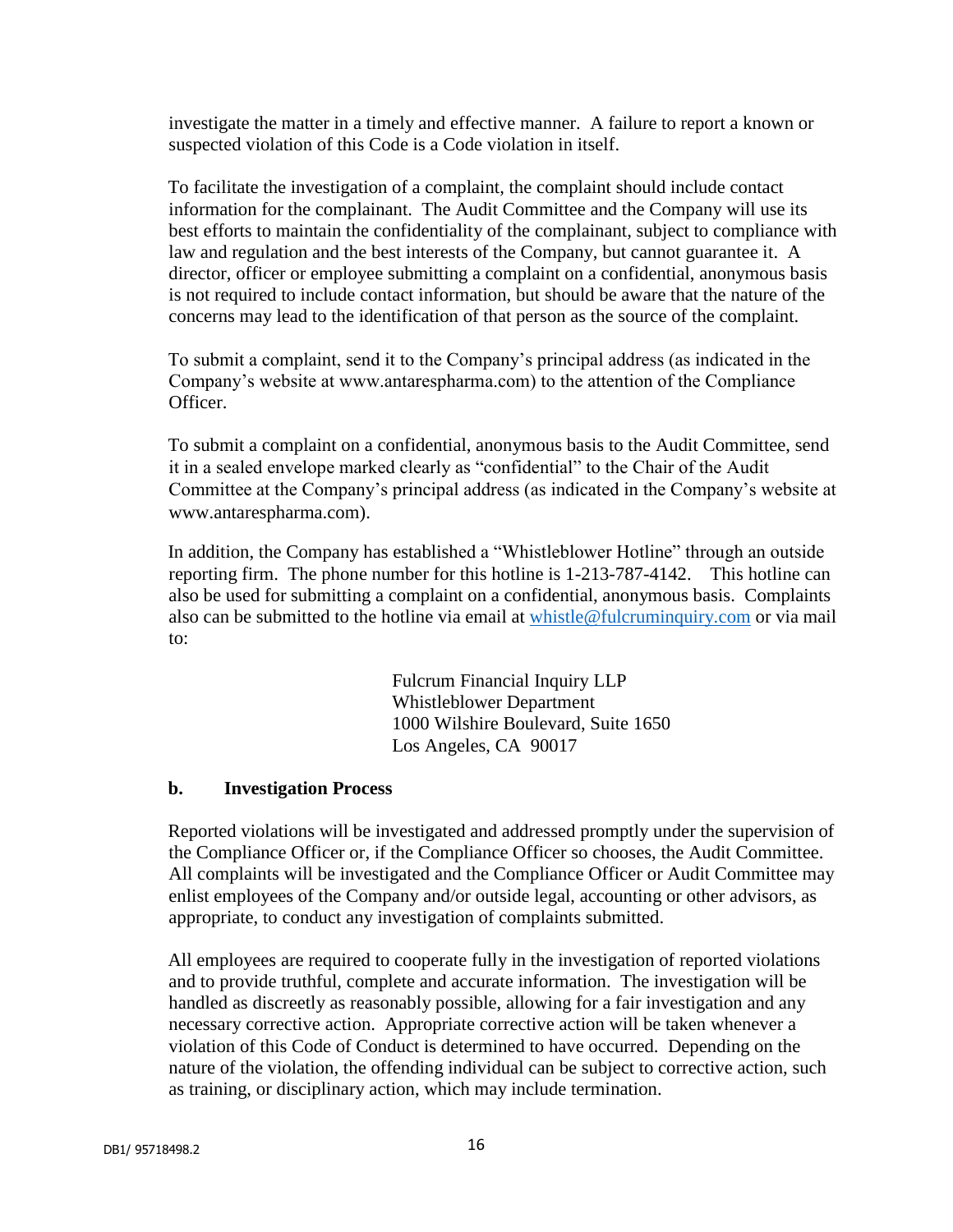In addition, anyone who interferes with an investigation, or provides information in an investigation that the individual knows to be untrue or inaccurate, will be subject to disciplinary action, which may include termination of employment.

## **c. Protection against Retaliation**

**The Company prohibits any form of retaliation against employees who, for lawful purposes, report to the Company any conduct or activity that may violate this Code of Conduct, any law or regulation applicable to the Company or any other suspected improper, unethical or illegal conduct or activities by anyone at the Company.**

The Company also prohibits any form of retaliation against employees who provide information, cause information to be provided, or assist in an investigation conducted by the Company or any governmental body regarding a possible violation of any law or regulation relating to fraud, any labor law, or any rule or regulation of the SEC, or who file, cause to be filed, or assist, participate or give testimony in any proceeding relating to an alleged violation of any such law, rule or regulation.

All Company officers and other managerial employees are responsible for ensuring adherence to this policy. In addition, each Company officer and managerial employee is responsible for communicating this policy to employees under his or her supervision and for supporting programs and practices designed to develop understanding of, commitment to and compliance with this policy. In the event that any Company officer, other managerial employee or supervisor believes that a violation of this policy has occurred or receives a report of a violation, he or she must immediately contact the Compliance Officer.

If an employee believes that he or she has been retaliated against (including threatened or harassed) in violation of this policy, he or she should report the retaliation to the Compliance Officer, unless the employee believes that the Compliance Officer has retaliated in which event the employee should report the retaliation to the Chief Executive Officer, Human Resources or the Audit Committee. Once an employee reports retaliation prohibited by this Code of Conduct, the Company will promptly investigate the matter in accordance with the procedures described above.

The Company recognizes the potentially serious impact of a false accusation. Employees are expected, as part of the ethical standards required by this Code of Conduct, to act responsibly in making complaints and/or reporting potential violations of this Code of Conduct. Making a complaint or report without a good faith basis is itself a violation of this Code of Conduct. Any employee who makes a complaint or report in bad faith will be subject to appropriate disciplinary action.

## **VIII. Waivers**

Requests for a waiver of a provision of this Code of Conduct must be submitted in writing to the Compliance Officer for appropriate review, and an executive officer, director, appropriate Board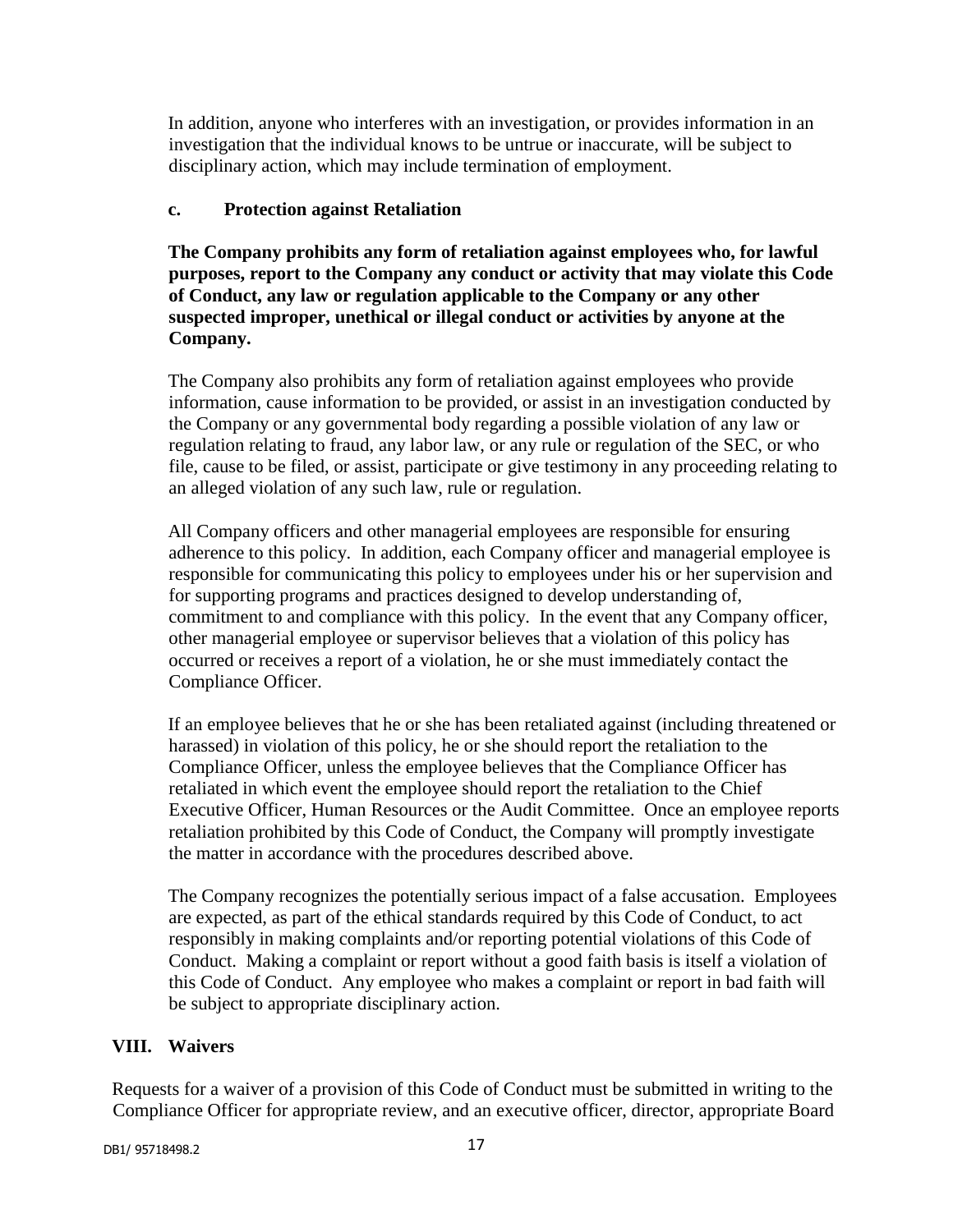committee or the Board, as appropriate, will decide the outcome. For conduct involving an executive officer or director, only the Board has the authority to waive a provision of this Code of Conduct. In addition, the Audit Committee must review and approve any "related party" transaction as defined in Item 404(a) of Regulation S-K, promulgated by the SEC, before it is consummated. In the event of an approved waiver involving the conduct of an executive officer or director, appropriate and prompt disclosure must be made as required by the SEC or other regulation or by applicable listing standards of the principal exchange or interdealer quotation system on which the Company's common stock is listed.

The statements in this Code of Conduct to the effect that certain actions may be taken only with "the Company's approval" will be interpreted to mean that the Chief Executive Officer, the Chief Financial Officer, the Compliance Officer, the Audit Committee, the Board or any other officer delegated with the authority to approve by the Audit Committee or the Board must give prior approval before the proposed action may be undertaken. The statements "as determined by the Company" in this Code of Conduct will be interpreted to mean that any of the Chief Executive Officer, the Compliance Officer, the Audit Committee, the Board or any other officer delegated with the authority to approve by the Audit Committee or the Board may make such determination, on a case-by-case basis, depending on the particular facts and circumstances.

## **IX. Compliance**

## **a. Adherence to Code of Conduct; Disciplinary Action**

All Company Personnel have a responsibility to understand and follow this Code of Conduct. In addition, all Company Personnel are expected to perform their work with honesty and integrity in all areas not specifically addressed in this Code of Conduct. A violation of this Code of Conduct may result in appropriate disciplinary action, including the possible termination from employment with the Company.

## **b. Communications; Annual Certification**

The Company strongly encourages dialogue among Company Personnel and their supervisors to make everyone aware of situations that give rise to ethical questions and to articulate acceptable ways of handling those situations. All Company Personnel are provided with a copy of this Code of Conduct upon employment with the Company. Each officer and each other managerial employee of the Company has an obligation to annually certify that he or she has read and reviewed this Code of Conduct with his or her subordinates, and all Company Personnel must certify that they read this Code of Conduct and annually certify that, to the best of their knowledge, they are in compliance with all its provisions. Forms of these certifications are attached hereto as Appendix I and Appendix II.

## **c. Responsibility of Officers and Managerial Employees**

All Company officers and other managerial employees will be responsible for the enforcement of, and compliance with, this Code of Conduct, including necessary distribution to assure employee knowledge and compliance. Directors, officers, and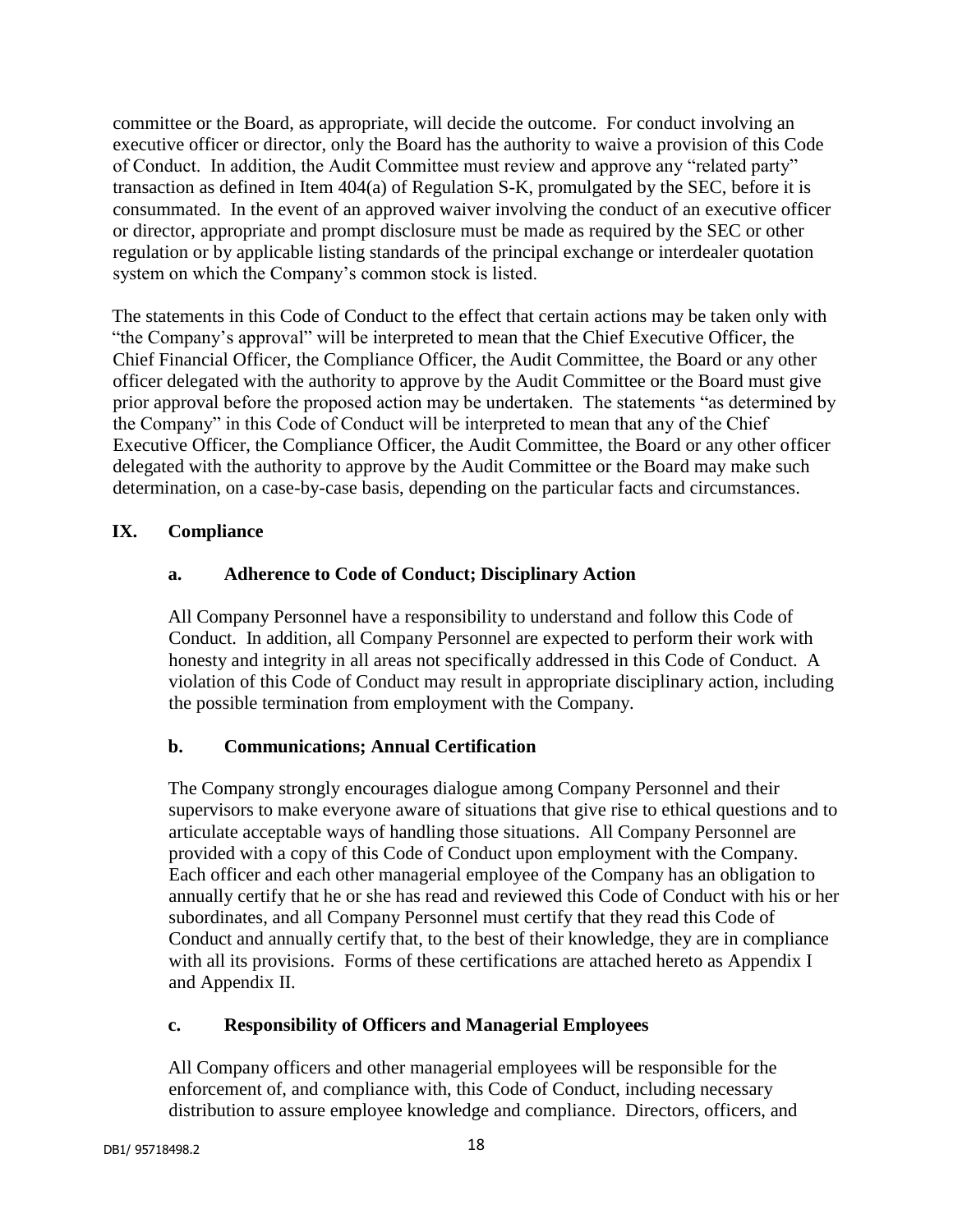other managerial employees are expected to promote honest and ethical conduct, including the ethical handling of actual or apparent conflicts of interest between personal and professional relationships. Managerial employees may be disciplined if they condone misconduct, do not report misconduct, do not take reasonable measures to detect misconduct, or do not demonstrate the appropriate leadership to insure compliance.

## **X. Related Policies**

This Code of Conduct should be read in conjunction with the Company's other policy statements adopted from time to time by the Company.

Antares reserves the right to amend, alter or terminate this Code of Conduct at any time and for any reason. The Antares Board of Directors must approve any material amendment of this Code.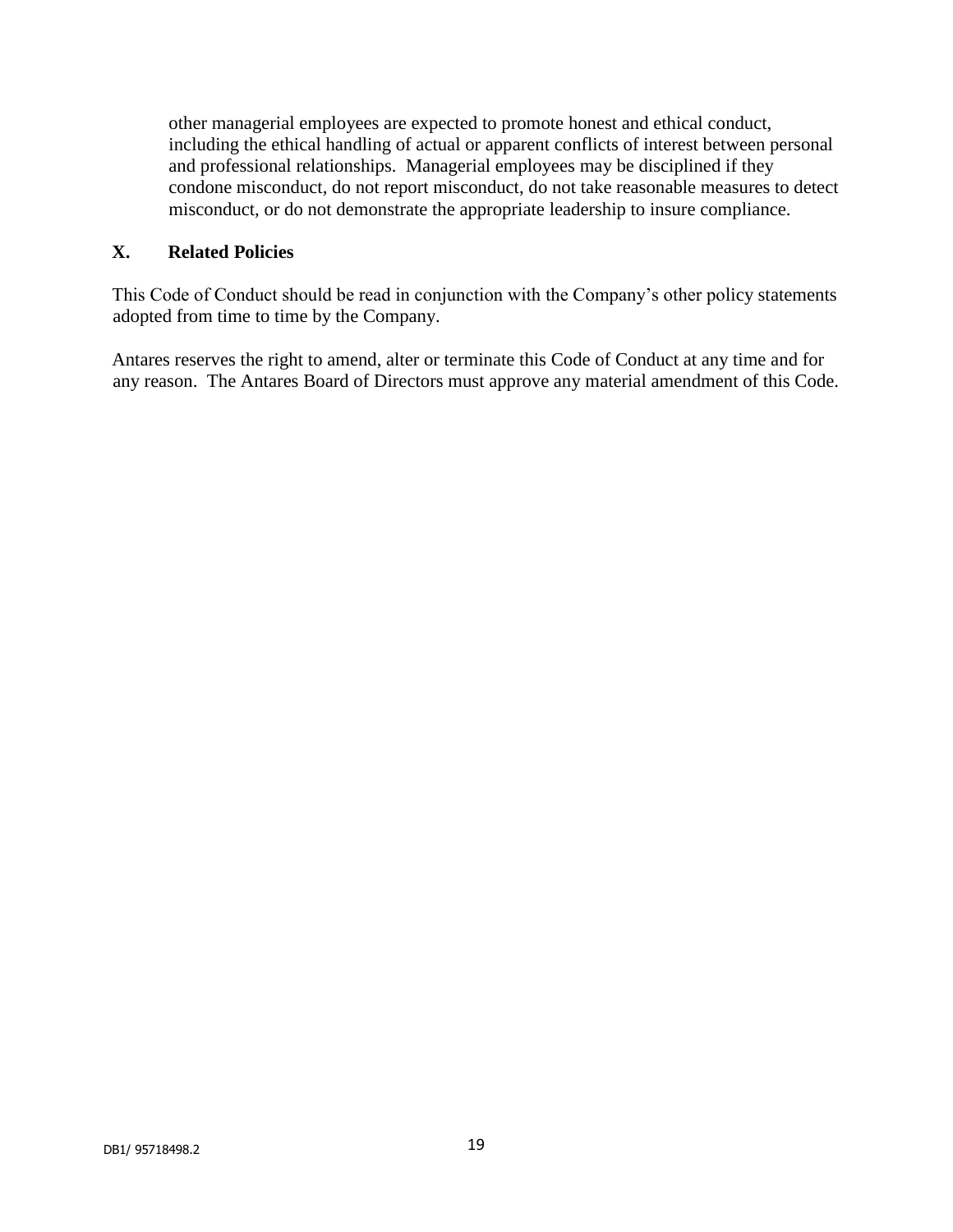## **APPENDIX I**

## **ANTARES PHARMA, INC. CODE OF BUSINESS CONDUCT AND ETHICS DISCLOSURE STATEMENT**

As a director, officer, or other employee of Antares Pharma, Inc., I have read and understand the Antares Pharma, Inc. Code of Business Conduct and Ethics, including the appendices thereto and the documents and policies referred to therein (collectively, the "Code of Conduct") and I hereby reaffirm my agreement to comply with its terms. I hereby certify as follows:

- 1. I have received a copy of the Code of Conduct.
- 2. I have read, understand and agree to comply with the Code of Conduct.
- 3. I am currently in compliance and, as applicable, members of my family are in compliance, with the terms of the Code of Conduct and all obligations imposed by it, except as disclosed below or on a separate page attached to this statement.
- 4. I am not aware of any conduct on the part of any person associated with the Company that may constitute a violation of the Code of Conduct, except with respect to any matters that I may have disclosed to the Compliance Officer and/or as disclosed below or on a separate page attached to this statement.

I understand that all Disclosure Statements may be available to the Compliance Officer, the Board of Directors of the Company and outside legal counsel.

Each person signing a Disclosure Statement is responsible for keeping his/her Disclosure Statement current. These statements will be kept in the Company's corporate offices in the United States.

Signature

Name (Print or Type)

Title

Date